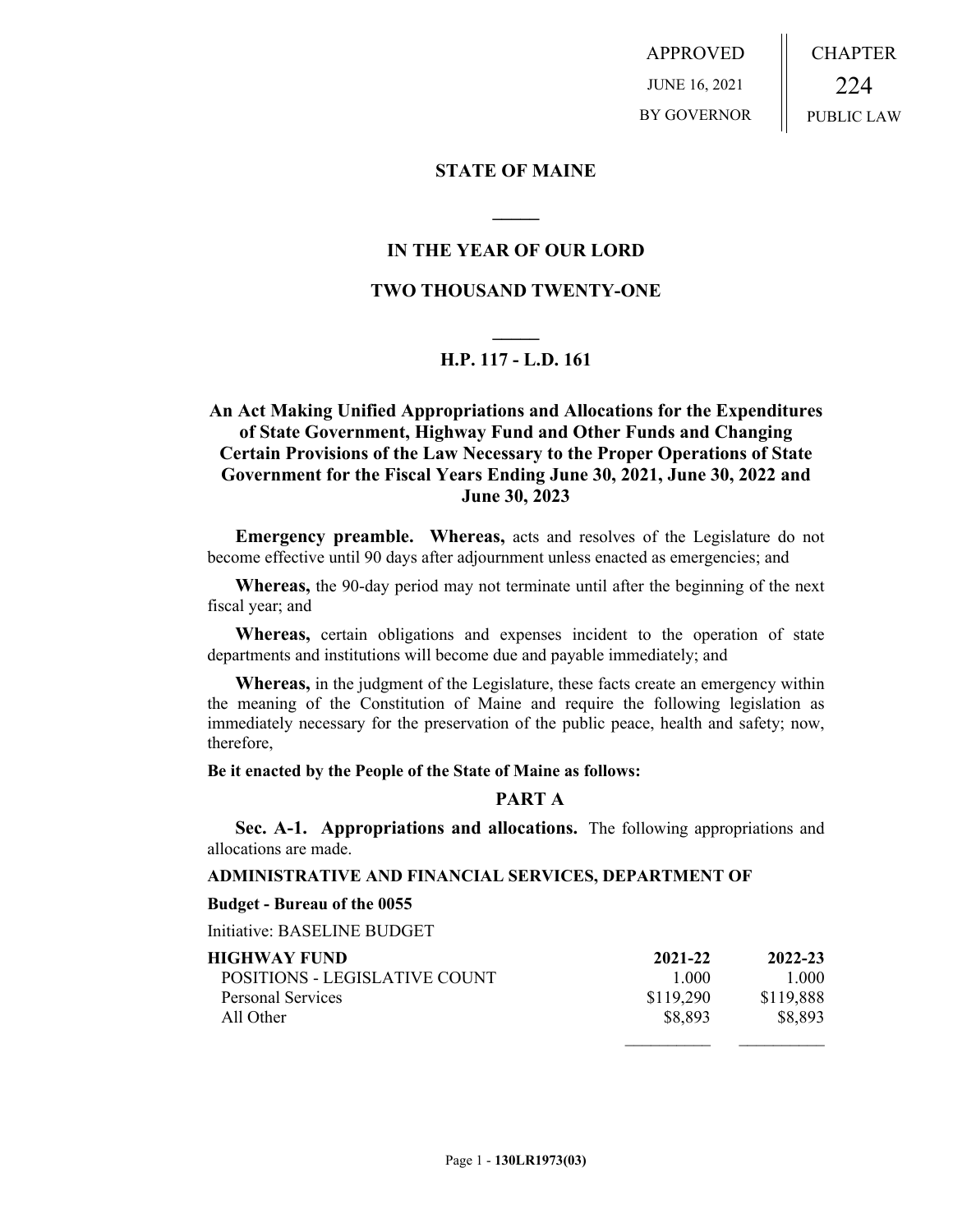| <b>HIGHWAY FUND TOTAL</b>                    | \$128,183   | \$128,781   |
|----------------------------------------------|-------------|-------------|
| <b>BUDGET - BUREAU OF THE 0055</b>           |             |             |
| <b>PROGRAM SUMMARY</b>                       |             |             |
| <b>HIGHWAY FUND</b>                          | 2021-22     | 2022-23     |
| POSITIONS - LEGISLATIVE COUNT                | 1.000       | 1.000       |
| <b>Personal Services</b>                     | \$119,290   | \$119,888   |
| All Other                                    | \$8,893     | \$8,893     |
| <b>HIGHWAY FUND TOTAL</b>                    | \$128,183   | \$128,781   |
| <b>Buildings and Grounds Operations 0080</b> |             |             |
| Initiative: BASELINE BUDGET                  |             |             |
| <b>HIGHWAY FUND</b>                          | 2021-22     | 2022-23     |
| POSITIONS - LEGISLATIVE COUNT                | 10.000      | 10.000      |
| <b>Personal Services</b>                     | \$570,714   | \$586,613   |
| All Other                                    | \$1,302,241 | \$1,302,241 |
| HIGHWAY FUND TOTAL                           | \$1,872,955 | \$1,888,854 |

## **Buildings and Grounds Operations 0080**

Initiative: Reduces funding in the Buildings and Grounds Operations Highway Fund account on a one-time basis to align with projected actual expenses for fuel and electricity costs and by deferring planned maintenance of buildings and grounds.

| <b>HIGHWAY FUND</b>                          | 2021-22      | 2022-23      |
|----------------------------------------------|--------------|--------------|
| All Other                                    | $(\$67,673)$ | $(\$67,673)$ |
| HIGHWAY FUND TOTAL                           | $(\$67,673)$ | $(\$67,673)$ |
| <b>BUILDINGS AND GROUNDS OPERATIONS 0080</b> |              |              |
| <b>PROGRAM SUMMARY</b>                       |              |              |
| <b>HIGHWAY FUND</b>                          | 2021-22      | 2022-23      |
| POSITIONS - LEGISLATIVE COUNT                | 10.000       | 10.000       |
| <b>Personal Services</b>                     | \$570,714    | \$586,613    |
| All Other                                    | \$1,234,568  | \$1,234,568  |
| <b>HIGHWAY FUND TOTAL</b>                    | \$1,805,282  | \$1,821,181  |
| <b>Claims Board 0097</b>                     |              |              |
| Initiative: BASELINE BUDGET                  |              |              |
| <b>HIGHWAY FUND</b>                          | 2021-22      | 2022-23      |
| POSITIONS - LEGISLATIVE COUNT                | 0.500        | 0.500        |
| <b>Personal Services</b>                     | \$54,427     | \$54,415     |
| All Other                                    | \$18,344     | \$18,344     |
| <b>HIGHWAY FUND TOTAL</b>                    | \$72,771     | \$72,759     |
|                                              |              |              |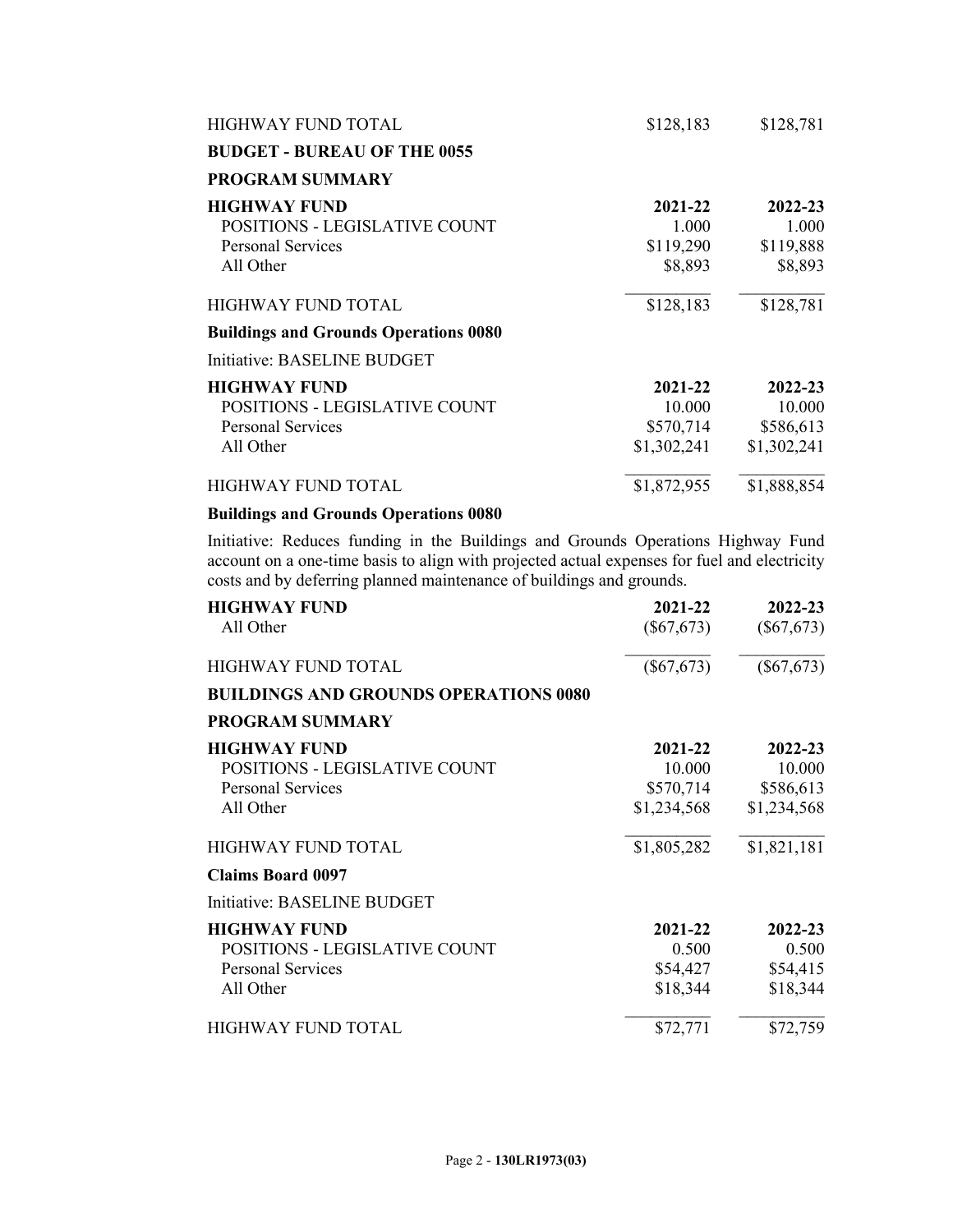## **CLAIMS BOARD 0097**

| PROGRAM SUMMARY |  |
|-----------------|--|
|-----------------|--|

| <b>HIGHWAY FUND</b>                                                   | 2021-22     | 2022-23     |
|-----------------------------------------------------------------------|-------------|-------------|
| POSITIONS - LEGISLATIVE COUNT                                         | 0.500       | 0.500       |
| <b>Personal Services</b>                                              | \$54,427    | \$54,415    |
| All Other                                                             | \$18,344    | \$18,344    |
| <b>HIGHWAY FUND TOTAL</b>                                             | \$72,771    | \$72,759    |
| <b>Revenue Services, Bureau of 0002</b>                               |             |             |
| Initiative: BASELINE BUDGET                                           |             |             |
| <b>HIGHWAY FUND</b>                                                   | 2021-22     | 2022-23     |
| POSITIONS - LEGISLATIVE COUNT                                         | 1.000       | 1.000       |
| <b>Personal Services</b>                                              | \$553,210   | \$558,002   |
| All Other                                                             | \$32,095    | \$32,095    |
| HIGHWAY FUND TOTAL                                                    | \$585,305   | \$590,097   |
| <b>REVENUE SERVICES, BUREAU OF 0002</b>                               |             |             |
| <b>PROGRAM SUMMARY</b>                                                |             |             |
| <b>HIGHWAY FUND</b>                                                   | 2021-22     | 2022-23     |
| <b>POSITIONS - LEGISLATIVE COUNT</b>                                  | 1.000       | 1.000       |
| <b>Personal Services</b>                                              | \$553,210   | \$558,002   |
| All Other                                                             | \$32,095    | \$32,095    |
| <b>HIGHWAY FUND TOTAL</b>                                             | \$585,305   | \$590,097   |
| <b>ADMINISTRATIVE AND FINANCIAL</b><br><b>SERVICES, DEPARTMENT OF</b> |             |             |
| <b>DEPARTMENT TOTALS</b>                                              | 2021-22     | 2022-23     |
| <b>HIGHWAY FUND</b>                                                   | \$2,591,541 | \$2,612,818 |
| <b>DEPARTMENT TOTAL - ALL FUNDS</b>                                   | \$2,591,541 | \$2,612,818 |

**Sec. A-2. Appropriations and allocations.** The following appropriations and allocations are made.

**ENVIRONMENTAL PROTECTION, DEPARTMENT OF**

| Air Quality 0250            |                     |                     |
|-----------------------------|---------------------|---------------------|
| Initiative: BASELINE BUDGET |                     |                     |
| HIGHWAY FUND<br>All Other   | 2021-22<br>\$33,054 | 2022-23<br>\$33,054 |
| HIGHWAY FUND TOTAL          | \$33,054            | \$33,054            |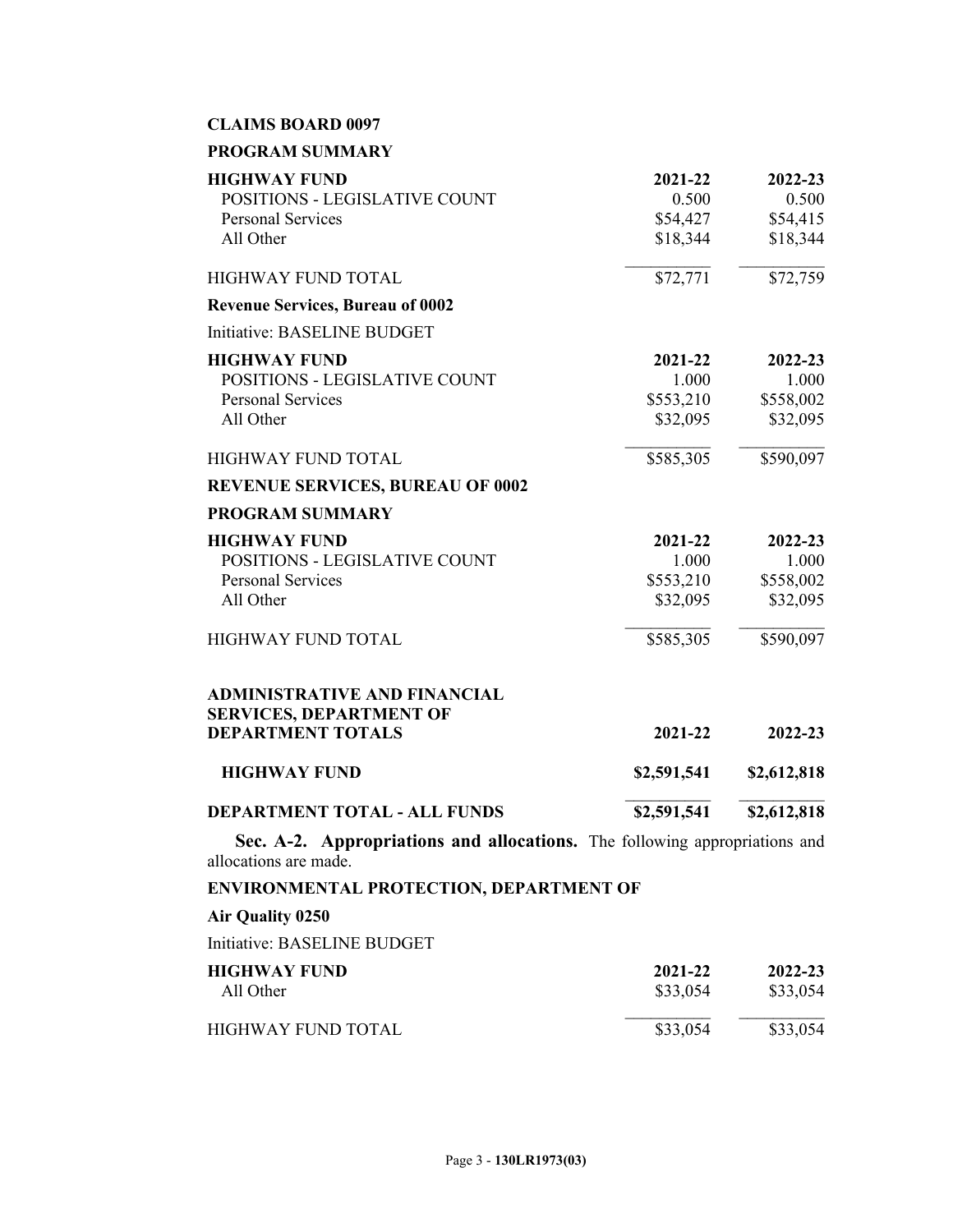## **Air Quality 0250**

Initiative: Reduces funding by recognizing one-time savings in All Other for consultant services.

| <b>HIGHWAY FUND</b>                                                                                 | 2021-22   | 2022-23   |
|-----------------------------------------------------------------------------------------------------|-----------|-----------|
| All Other                                                                                           | (\$1,455) | (\$1,455) |
| <b>HIGHWAY FUND TOTAL</b>                                                                           | (\$1,455) | (\$1,455) |
| <b>AIR QUALITY 0250</b>                                                                             |           |           |
| <b>PROGRAM SUMMARY</b>                                                                              |           |           |
| <b>HIGHWAY FUND</b>                                                                                 | 2021-22   | 2022-23   |
| All Other                                                                                           | \$31,599  | \$31,599  |
| <b>HIGHWAY FUND TOTAL</b>                                                                           | \$31,599  | \$31,599  |
| <b>ENVIRONMENTAL PROTECTION,</b>                                                                    |           |           |
| <b>DEPARTMENT OF</b>                                                                                |           |           |
| <b>DEPARTMENT TOTALS</b>                                                                            | 2021-22   | 2022-23   |
| <b>HIGHWAY FUND</b>                                                                                 | \$31,599  | \$31,599  |
| DEPARTMENT TOTAL - ALL FUNDS                                                                        | \$31,599  | \$31,599  |
| Sec. A-3. Appropriations and allocations. The following appropriations and<br>allocations are made. |           |           |
| <b>LEGISLATURE</b>                                                                                  |           |           |
| Legislature 0081                                                                                    |           |           |
| Initiative: BASELINE BUDGET                                                                         |           |           |
| <b>HIGHWAY FUND</b>                                                                                 |           |           |
|                                                                                                     | 2021-22   | 2022-23   |
| <b>Personal Services</b>                                                                            | \$5,720   | \$3,575   |
| All Other                                                                                           | \$7,280   | \$4,550   |
| HIGHWAY FUND TOTAL                                                                                  | \$13,000  | \$8,125   |
| <b>LEGISLATURE 0081</b>                                                                             |           |           |
| <b>PROGRAM SUMMARY</b>                                                                              |           |           |
| <b>HIGHWAY FUND</b>                                                                                 | 2021-22   | 2022-23   |
| <b>Personal Services</b>                                                                            | \$5,720   | \$3,575   |
| All Other                                                                                           | \$7,280   | \$4,550   |

**Sec. A-4. Appropriations and allocations.** The following appropriations and allocations are made.

**MUNICIPAL BOND BANK, MAINE**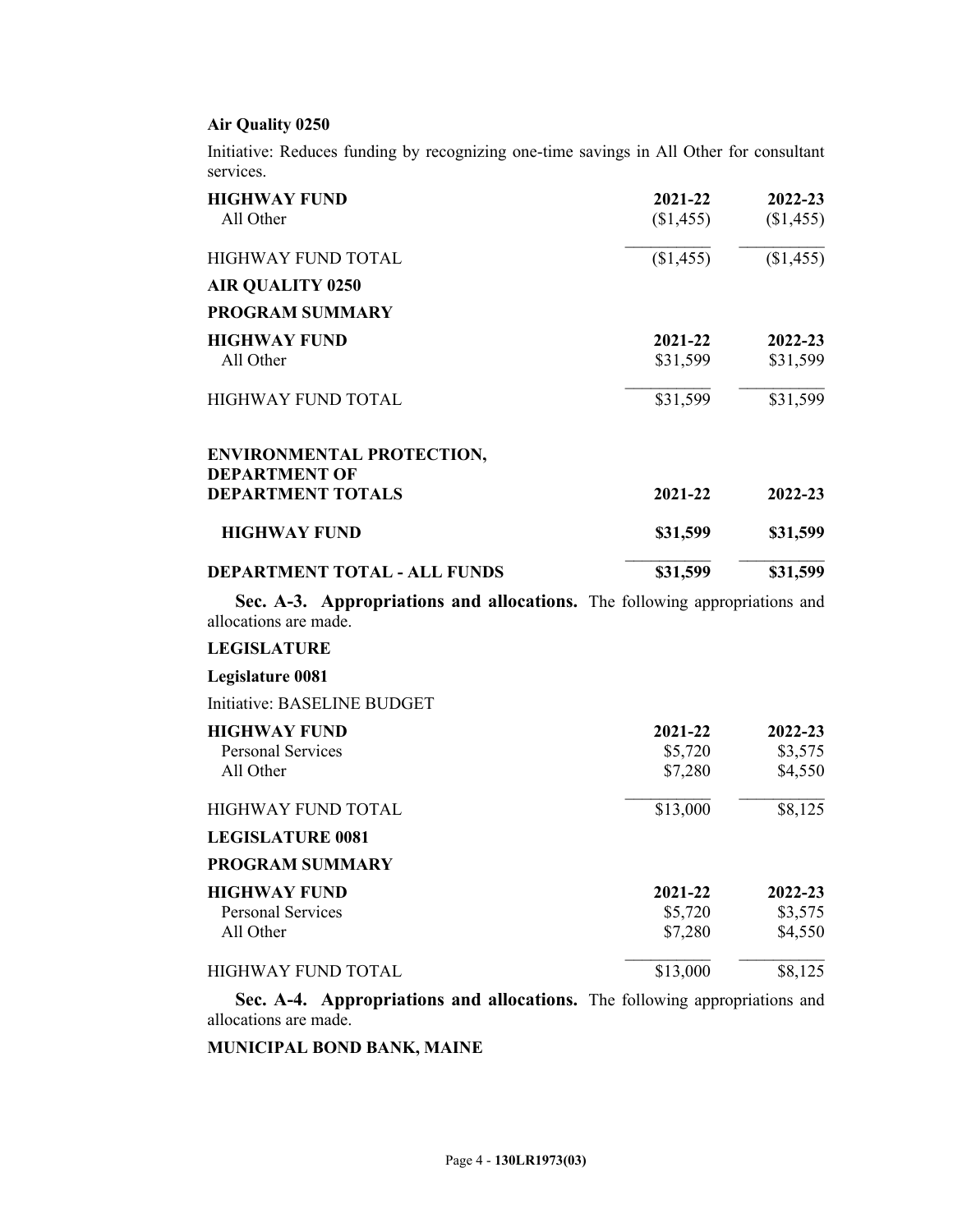## **TransCap Trust Fund Z064**

Initiative: BASELINE BUDGET

| <b>OTHER SPECIAL REVENUE FUNDS</b>                                                                                        | 2021-22                     | 2022-23                 |
|---------------------------------------------------------------------------------------------------------------------------|-----------------------------|-------------------------|
| All Other                                                                                                                 | \$41,239,695                | \$41,239,695            |
| OTHER SPECIAL REVENUE FUNDS TOTAL                                                                                         | \$41,239,695                | \$41,239,695            |
| <b>TransCap Trust Fund Z064</b>                                                                                           |                             |                         |
| Initiative: Adjusts funding to reflect transfers from the Highway Fund unallocated surplus<br>for the 2022-2023 biennium. |                             |                         |
| <b>OTHER SPECIAL REVENUE FUNDS</b><br>All Other                                                                           | 2021-22<br>\$6,752,206      | 2022-23<br>\$6,831,841  |
| OTHER SPECIAL REVENUE FUNDS TOTAL                                                                                         | \$6,752,206                 | \$6,831,841             |
| <b>TRANSCAP TRUST FUND Z064</b>                                                                                           |                             |                         |
| <b>PROGRAM SUMMARY</b>                                                                                                    |                             |                         |
| <b>OTHER SPECIAL REVENUE FUNDS</b><br>All Other                                                                           | $2021 - 22$<br>\$47,991,901 | 2022-23<br>\$48,071,536 |
| OTHER SPECIAL REVENUE FUNDS TOTAL                                                                                         | \$47,991,901                | \$48,071,536            |
| <b>MUNICIPAL BOND BANK, MAINE</b><br><b>DEPARTMENT TOTALS</b>                                                             | 2021-22                     | 2022-23                 |
| <b>OTHER SPECIAL REVENUE FUNDS</b>                                                                                        | \$47,991,901                | \$48,071,536            |
| DEPARTMENT TOTAL - ALL FUNDS                                                                                              | \$47,991,901                | \$48,071,536            |
| Sec. A-5. Appropriations and allocations. The following appropriations and<br>allocations are made.                       |                             |                         |
| PUBLIC SAFETY, DEPARTMENT OF                                                                                              |                             |                         |
| <b>Administration - Public Safety 0088</b>                                                                                |                             |                         |
| Initiative: BASELINE BUDGET                                                                                               |                             |                         |
| <b>HIGHWAY FUND</b><br>POSITIONS - LEGISLATIVE COUNT                                                                      | 2021-22<br>2.000            | 2022-23<br>2.000        |
| <b>Personal Services</b>                                                                                                  | \$146,531                   | \$150,093               |
| All Other                                                                                                                 | \$692,205                   | \$692,205               |
| <b>HIGHWAY FUND TOTAL</b>                                                                                                 | \$838,736                   | \$842,298               |
| <b>ADMINISTRATION - PUBLIC SAFETY 0088</b>                                                                                |                             |                         |
| <b>PROGRAM SUMMARY</b>                                                                                                    |                             |                         |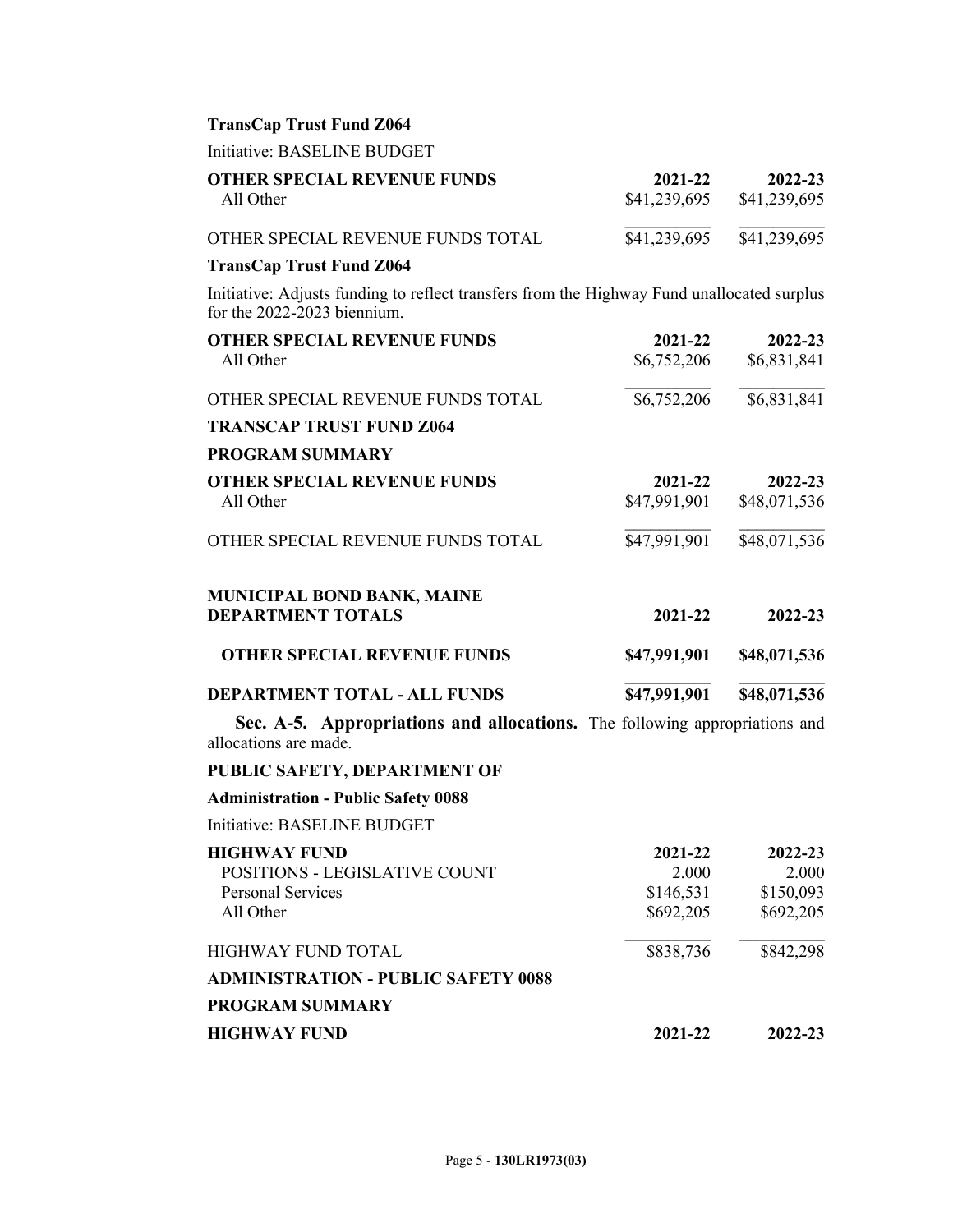| POSITIONS - LEGISLATIVE COUNT                          | 2.000       | 2.000       |
|--------------------------------------------------------|-------------|-------------|
| <b>Personal Services</b>                               | \$146,531   | \$150,093   |
| All Other                                              | \$692,205   | \$692,205   |
| <b>HIGHWAY FUND TOTAL</b>                              | \$838,736   | \$842,298   |
| <b>Highway Safety DPS 0457</b>                         |             |             |
| Initiative: BASELINE BUDGET                            |             |             |
| <b>HIGHWAY FUND</b>                                    | 2021-22     | 2022-23     |
| POSITIONS - LEGISLATIVE COUNT                          | 1.000       | 1.000       |
| <b>Personal Services</b>                               | \$82,443    | \$85,314    |
| All Other                                              | \$553,161   | \$553,161   |
| <b>HIGHWAY FUND TOTAL</b>                              | \$635,604   | \$638,475   |
| <b>Highway Safety DPS 0457</b>                         |             |             |
| Initiative: Reduces funding for office supplies costs. |             |             |
| <b>HIGHWAY FUND</b>                                    | 2021-22     | 2022-23     |
| All Other                                              | $(\$329)$   | $(\$329)$   |
| HIGHWAY FUND TOTAL                                     | (\$329)     | (\$329)     |
| <b>HIGHWAY SAFETY DPS 0457</b>                         |             |             |
| <b>PROGRAM SUMMARY</b>                                 |             |             |
| <b>HIGHWAY FUND</b>                                    | 2021-22     | 2022-23     |
| POSITIONS - LEGISLATIVE COUNT                          | 1.000       | 1.000       |
| <b>Personal Services</b>                               | \$82,443    | \$85,314    |
| All Other                                              | \$552,832   | \$552,832   |
| HIGHWAY FUND TOTAL                                     | \$635,275   | \$638,146   |
| <b>Motor Vehicle Inspection 0329</b>                   |             |             |
| Initiative: BASELINE BUDGET                            |             |             |
| <b>HIGHWAY FUND</b>                                    | 2021-22     | 2022-23     |
| POSITIONS - LEGISLATIVE COUNT                          | 11.000      | 11.000      |
| Personal Services                                      | \$941,762   | \$949,783   |
| All Other                                              | \$393,770   | \$393,770   |
| HIGHWAY FUND TOTAL                                     | \$1,335,532 | \$1,343,553 |
| <b>MOTOR VEHICLE INSPECTION 0329</b>                   |             |             |
| <b>PROGRAM SUMMARY</b>                                 |             |             |
| <b>HIGHWAY FUND</b>                                    | 2021-22     | 2022-23     |
| POSITIONS - LEGISLATIVE COUNT                          | 11.000      | 11.000      |
| <b>Personal Services</b>                               | \$941,762   | \$949,783   |
| All Other                                              | \$393,770   | \$393,770   |
|                                                        |             |             |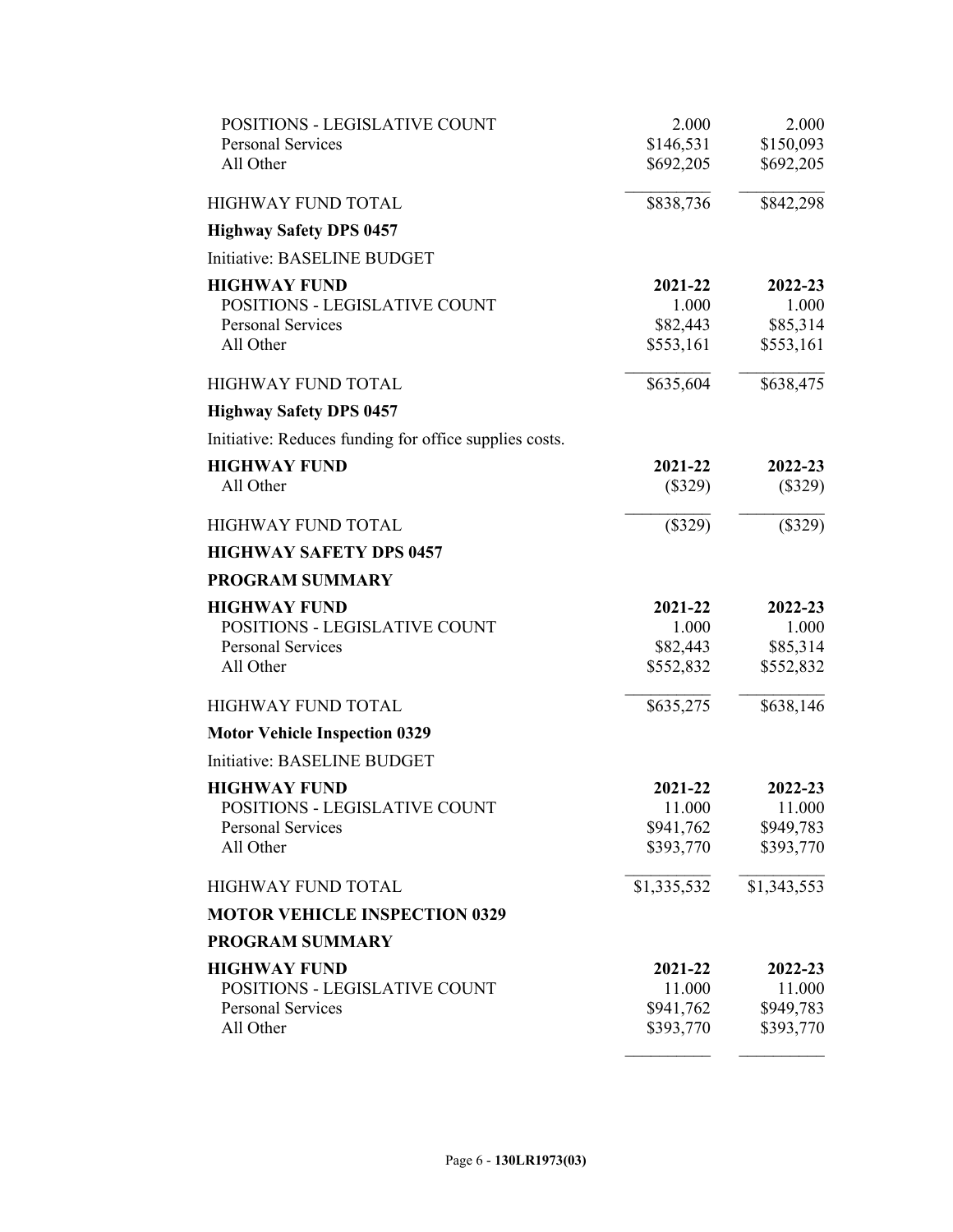| HIGHWAY FUND TOTAL          | \$1,335,532  | \$1,343,553  |
|-----------------------------|--------------|--------------|
| <b>State Police 0291</b>    |              |              |
| Initiative: BASELINE BUDGET |              |              |
| <b>HIGHWAY FUND</b>         | 2021-22      | 2022-23      |
| Personal Services           | \$15,396,283 | \$15,649,637 |
| All Other                   | \$6,302,309  | \$6,302,309  |
| HIGHWAY FUND TOTAL          | \$21,698,592 | \$21,951,946 |
| <b>State Police 0291</b>    |              |              |

Initiative: Provides funding for the approved reclassification of 2 Planning and Research Associate II positions to 2 Criminal Intelligence Analyst positions, effective July 26, 2019 and effective August 7, 2019 respectively, and provides funding for related All Other costs.

| <b>HIGHWAY FUND</b> | 2021-22 | 2022-23 |
|---------------------|---------|---------|
| Personal Services   | \$7,810 | \$2,750 |
| All Other           | \$195   | \$69    |
| HIGHWAY FUND TOTAL  | \$8,005 | \$2,819 |

## **State Police 0291**

Initiative: Reduces funding in the General Fund and Highway Fund to recognize savings in technology costs.

| <b>HIGHWAY FUND</b> | 2021-22       | 2022-23       |
|---------------------|---------------|---------------|
| All Other           | $(\$224,679)$ | $(\$221,057)$ |
| HIGHWAY FUND TOTAL  | $(\$224,679)$ | $(\$221,057)$ |

## **State Police 0291**

Initiative: Reduces debt retirement funding one time to meet General Fund and Highway Fund cost reduction efforts.

| <b>HIGHWAY FUND</b><br>All Other                              | 2021-22<br>$(\$423,485)$ | 2022-23<br>$(\$349,854)$ |
|---------------------------------------------------------------|--------------------------|--------------------------|
| <b>HIGHWAY FUND TOTAL</b>                                     | $(\$423,485)$            | $(\$349,854)$            |
| <b>State Police 0291</b>                                      |                          |                          |
| Initiative: Reduces funding for office supplies costs.        |                          |                          |
| <b>HIGHWAY FUND</b>                                           | 2021-22                  | 2022-23                  |
| All Other                                                     | (\$12,319)               | (\$12,002)               |
| <b>HIGHWAY FUND TOTAL</b>                                     | \$12,319                 | (\$12,002)               |
| <b>State Police 0291</b>                                      |                          |                          |
| Initiative: Reduces funding for cellular phone service costs. |                          |                          |
| <b>HIGHWAY FUND</b>                                           | 2021-22                  | 2022-23                  |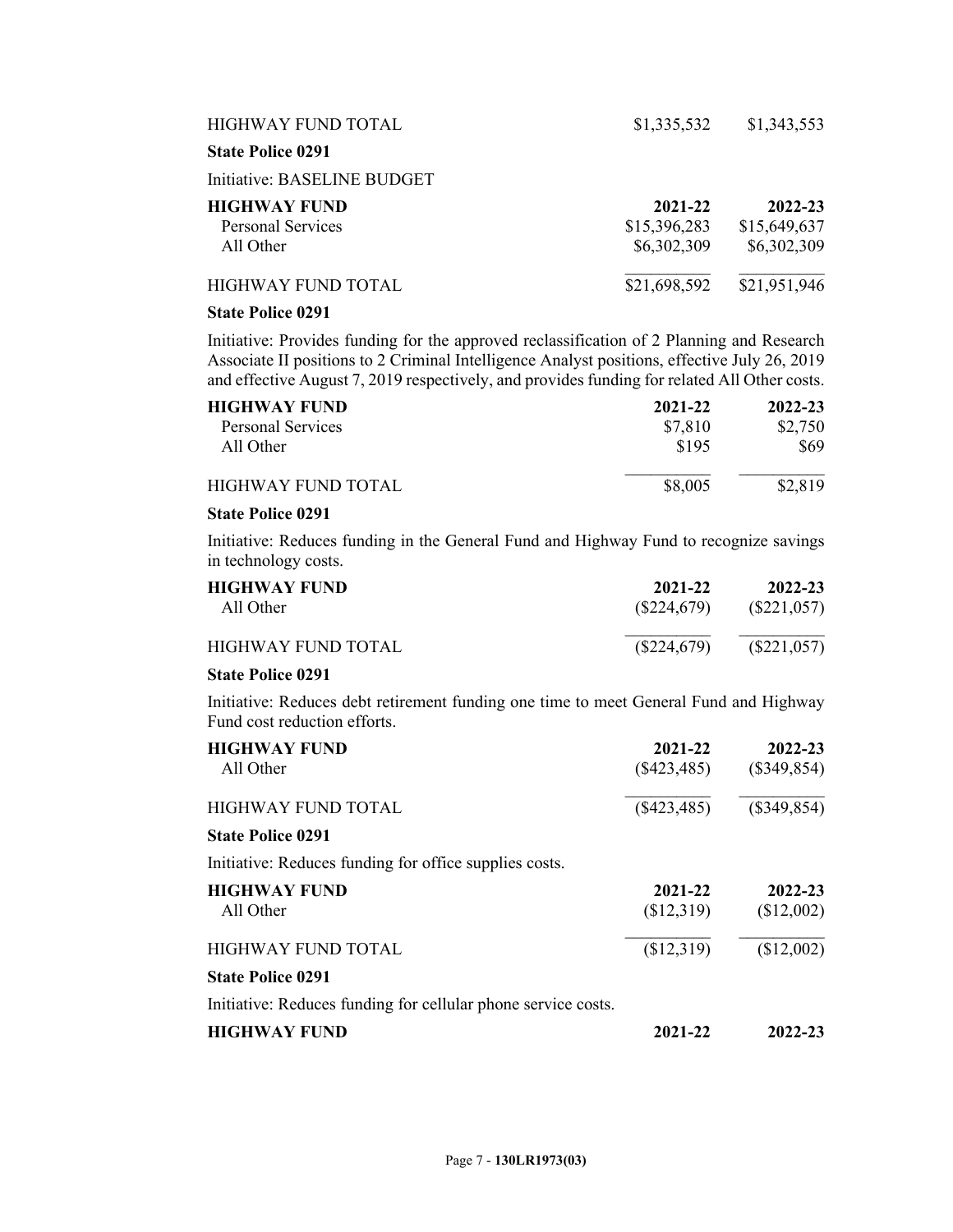| All Other                                                | $(\$8,969)$           | $(\$8,969)$             |
|----------------------------------------------------------|-----------------------|-------------------------|
| HIGHWAY FUND TOTAL                                       | (\$8,969)             | $(\$8,969)$             |
| <b>State Police 0291</b>                                 |                       |                         |
| Initiative: Reduces funding for fleet maintenance costs. |                       |                         |
| <b>HIGHWAY FUND</b><br>All Other                         | 2021-22<br>(\$44,845) | 2022-23<br>$(\$44,845)$ |
| <b>HIGHWAY FUND TOTAL</b>                                | $(\$44,845)$          | (\$44,845)              |
| <b>State Police 0291</b>                                 |                       |                         |

Initiative: Reduces funding one time in gasoline expenses to meet General Fund and Highway Fund cost reduction efforts.

| <b>HIGHWAY FUND</b><br>All Other     | 2021-22<br>$(\$37,670)$ | 2022-23<br>$(\$37,670)$ |
|--------------------------------------|-------------------------|-------------------------|
| <b>HIGHWAY FUND TOTAL</b>            | $(\$37,670)$            | $(\$37,670)$            |
| <b>STATE POLICE 0291</b>             |                         |                         |
| <b>PROGRAM SUMMARY</b>               |                         |                         |
| <b>HIGHWAY FUND</b>                  | 2021-22                 | 2022-23                 |
| <b>Personal Services</b>             | \$15,404,093            | \$15,652,387            |
| All Other                            | \$5,550,537             | \$5,627,981             |
| <b>HIGHWAY FUND TOTAL</b>            | \$20,954,630            | \$21,280,368            |
| <b>State Police - Support 0981</b>   |                         |                         |
| Initiative: BASELINE BUDGET          |                         |                         |
| <b>HIGHWAY FUND</b>                  | 2021-22                 | 2022-23                 |
| POSITIONS - LEGISLATIVE COUNT        | 10.000                  | 10.000                  |
| <b>Personal Services</b>             | \$683,833               | \$699,640               |
| All Other                            | \$11,145                | \$11,145                |
| <b>HIGHWAY FUND TOTAL</b>            | \$694,978               | \$710,785               |
| <b>STATE POLICE - SUPPORT 0981</b>   |                         |                         |
| <b>PROGRAM SUMMARY</b>               |                         |                         |
| <b>HIGHWAY FUND</b>                  | 2021-22                 | 2022-23                 |
| <b>POSITIONS - LEGISLATIVE COUNT</b> | 10.000                  | 10.000                  |
| <b>Personal Services</b>             | \$683,833               | \$699,640               |
| All Other                            | \$11,145                | \$11,145                |
| HIGHWAY FUND TOTAL                   | \$694,978               | \$710,785               |
| <b>Traffic Safety 0546</b>           |                         |                         |

Initiative: BASELINE BUDGET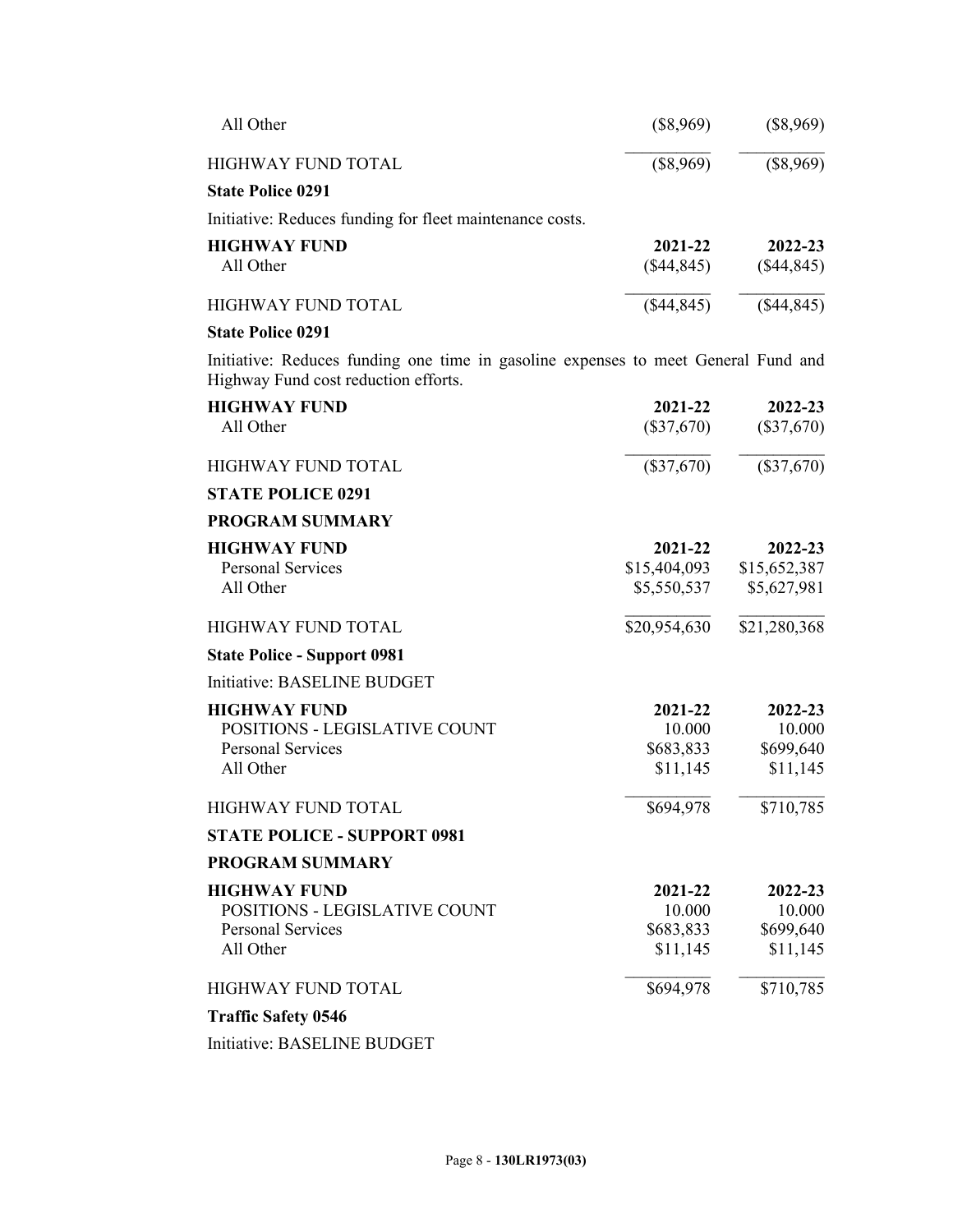| <b>HIGHWAY FUND</b>                                         | 2021-22      | 2022-23      |
|-------------------------------------------------------------|--------------|--------------|
| POSITIONS - LEGISLATIVE COUNT                               | 8.000        | 8.000        |
| <b>Personal Services</b>                                    | \$1,117,431  | \$1,126,366  |
| All Other                                                   | \$313,991    | \$313,991    |
| HIGHWAY FUND TOTAL                                          | \$1,431,422  | \$1,440,357  |
| <b>TRAFFIC SAFETY 0546</b>                                  |              |              |
| <b>PROGRAM SUMMARY</b>                                      |              |              |
| <b>HIGHWAY FUND</b>                                         | 2021-22      | 2022-23      |
| POSITIONS - LEGISLATIVE COUNT                               | 8.000        | 8.000        |
| <b>Personal Services</b>                                    | \$1,117,431  | \$1,126,366  |
| All Other                                                   | \$313,991    | \$313,991    |
| <b>HIGHWAY FUND TOTAL</b>                                   | \$1,431,422  | \$1,440,357  |
| <b>Traffic Safety - Commercial Vehicle Enforcement 0715</b> |              |              |
| Initiative: BASELINE BUDGET                                 |              |              |
| <b>HIGHWAY FUND</b>                                         | 2021-22      | 2022-23      |
| POSITIONS - LEGISLATIVE COUNT                               | 43.000       | 43.000       |
| <b>Personal Services</b>                                    | \$5,155,628  | \$5,201,963  |
| All Other                                                   | \$972,625    | \$972,625    |
| HIGHWAY FUND TOTAL                                          | \$6,128,253  | \$6,174,588  |
| <b>Traffic Safety - Commercial Vehicle Enforcement 0715</b> |              |              |
| Initiative: Reduces funding for office supplies costs.      |              |              |
| <b>HIGHWAY FUND</b>                                         | 2021-22      | 2022-23      |
| All Other                                                   | (\$513)      | (\$513)      |
| <b>HIGHWAY FUND TOTAL</b>                                   | (\$513)      | (\$513)      |
| <b>TRAFFIC SAFETY - COMMERCIAL VEHICLE ENFORCEMENT 0715</b> |              |              |
| <b>PROGRAM SUMMARY</b>                                      |              |              |
| <b>HIGHWAY FUND</b>                                         | 2021-22      | 2022-23      |
| POSITIONS - LEGISLATIVE COUNT                               | 43.000       | 43.000       |
| <b>Personal Services</b>                                    | \$5,155,628  | \$5,201,963  |
| All Other                                                   | \$972,112    | \$972,112    |
| HIGHWAY FUND TOTAL                                          | \$6,127,740  | \$6,174,075  |
| PUBLIC SAFETY, DEPARTMENT OF                                |              |              |
| <b>DEPARTMENT TOTALS</b>                                    | 2021-22      | 2022-23      |
| <b>HIGHWAY FUND</b>                                         | \$32,018,313 | \$32,429,582 |
|                                                             |              |              |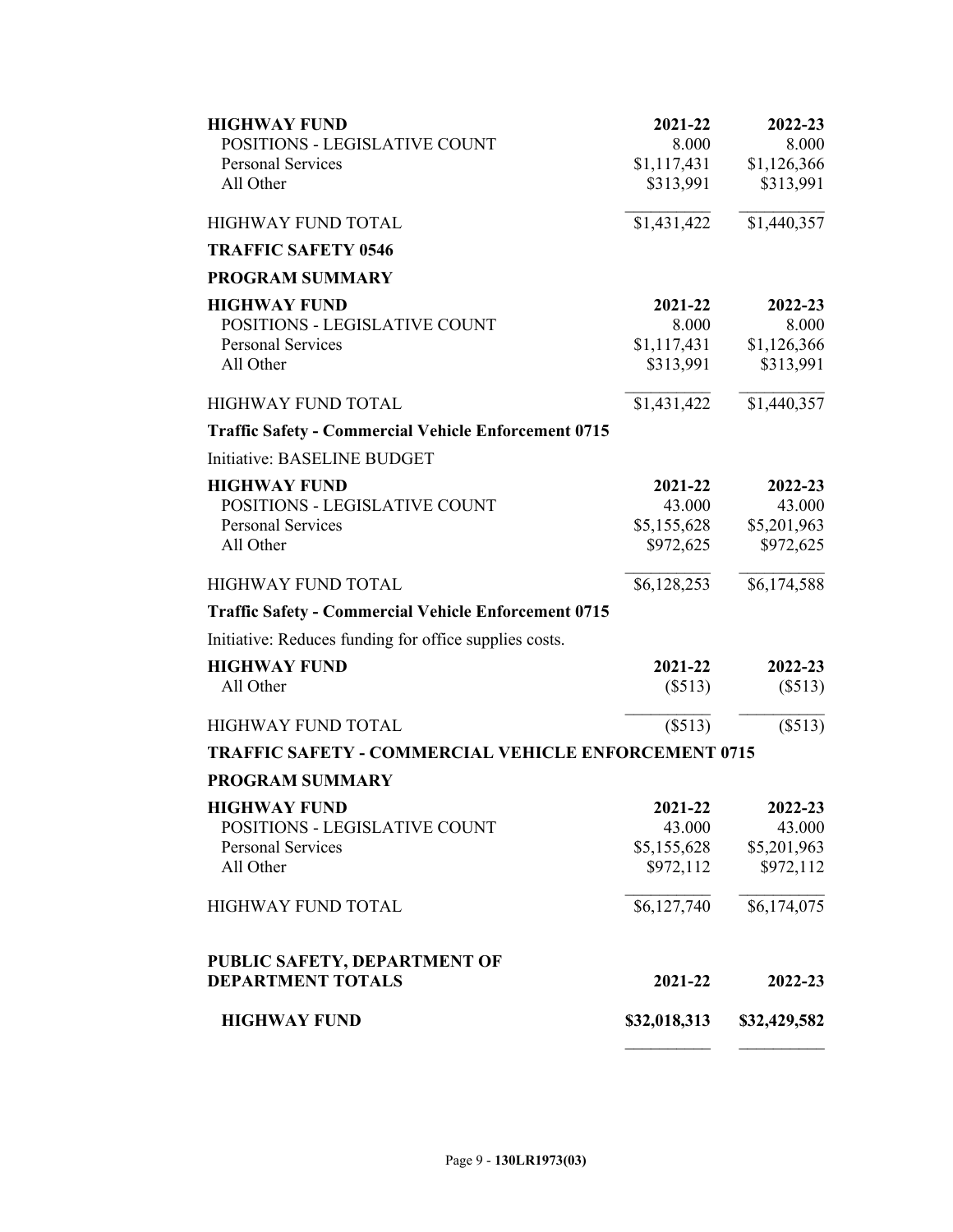#### **DEPARTMENT TOTAL - ALL FUNDS \$32,018,313 \$32,429,582**

**Sec. A-6. Appropriations and allocations.** The following appropriations and allocations are made.

#### **SECRETARY OF STATE, DEPARTMENT OF**

#### **Administration - Motor Vehicles 0077**

Initiative: BASELINE BUDGET

| <b>HIGHWAY FUND</b>           | 2021-22      | 2022-23      |
|-------------------------------|--------------|--------------|
| POSITIONS - LEGISLATIVE COUNT | 368.500      | 368.500      |
| <b>Personal Services</b>      | \$29,756,002 | \$30,423,538 |
| All Other                     | \$12,995,331 | \$12,995,119 |
| HIGHWAY FUND TOTAL            | \$42,751,333 | \$43,418,657 |

#### **Administration - Motor Vehicles 0077**

Initiative: Provides funding for the approved reorganization of 2 Senior Programmer Analyst positions to Agency Application Architect positions and related All Other costs.

| <b>HIGHWAY FUND</b><br>Personal Services | 2021-22<br>\$14,647 | 2022-23<br>\$14,645 |
|------------------------------------------|---------------------|---------------------|
| All Other                                | \$983               | \$983               |
| HIGHWAY FUND TOTAL                       | \$15,630            | \$15,628            |

### **Administration - Motor Vehicles 0077**

Initiative: Provides funding for the approved reorganization of one Senior Technical Support Specialist position to an Information Technology Consultant position and related All Other costs.

| <b>HIGHWAY FUND</b> | 2021-22 | 2022-23 |
|---------------------|---------|---------|
| Personal Services   | \$9,329 | \$9,324 |
| All Other           | \$663   | \$626   |
| HIGHWAY FUND TOTAL  | \$9,992 | \$9,950 |

### **Administration - Motor Vehicles 0077**

Initiative: Continues 6 limited-period Customer Representative Associate II - Motor Vehicle positions continued by Financial Order 001067 F1 through June 10, 2023 and provides funding for related All Other costs.

| <b>HIGHWAY FUND</b> | 2021-22   | 2022-23   |
|---------------------|-----------|-----------|
| Personal Services   | \$423,384 | \$436,956 |
| All Other           | \$28,405  | \$29,844  |
| HIGHWAY FUND TOTAL  | \$451,789 | \$466,800 |

#### **Administration - Motor Vehicles 0077**

Initiative: Provides one-time funding for one backup storage array for the production system.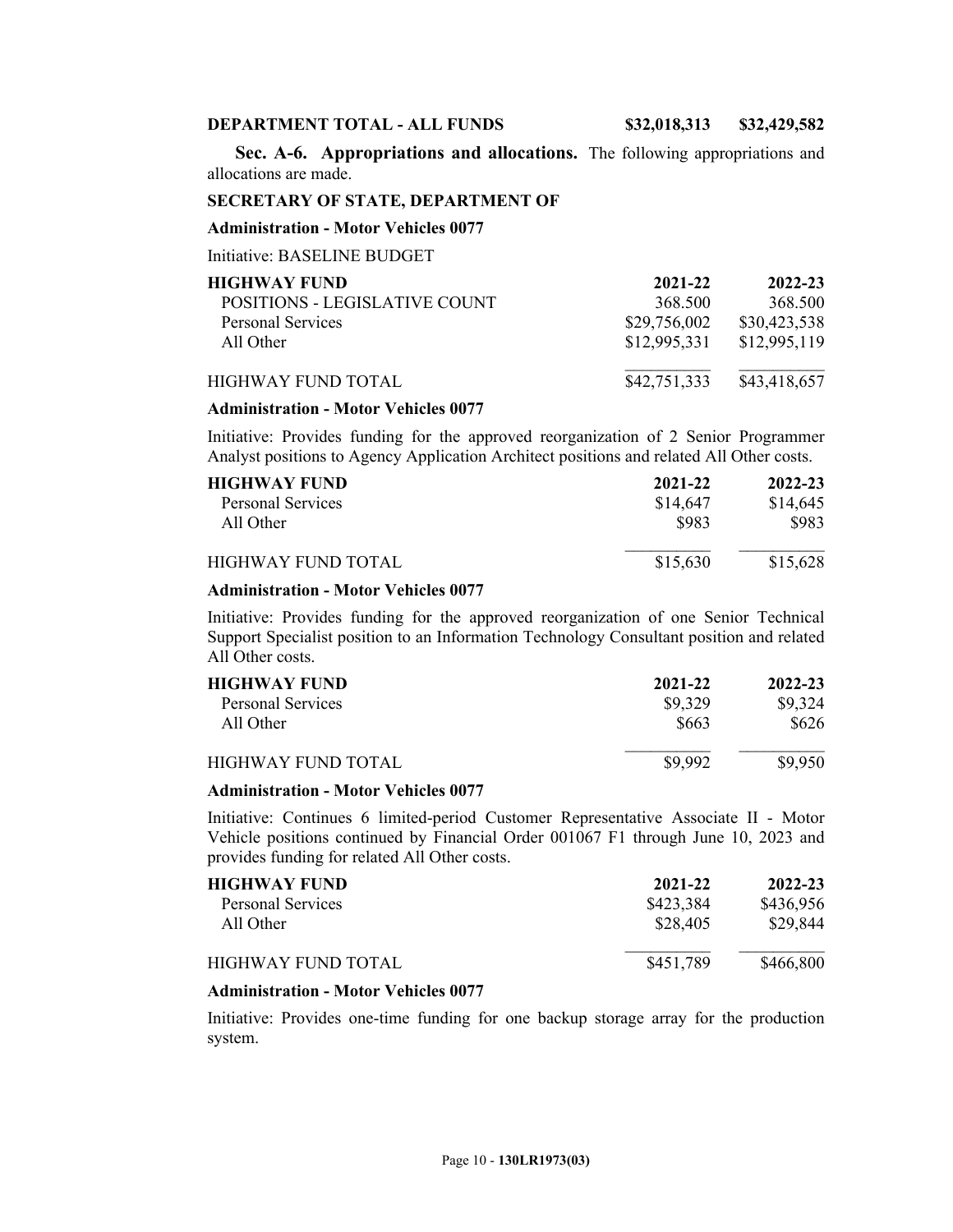| <b>HIGHWAY FUND</b><br>Capital Expenditures                                                                               | 2021-22<br>\$0         | 2022-23<br>\$91,909    |
|---------------------------------------------------------------------------------------------------------------------------|------------------------|------------------------|
| HIGHWAY FUND TOTAL                                                                                                        | \$0                    | \$91,909               |
| <b>Administration - Motor Vehicles 0077</b>                                                                               |                        |                        |
| Initiative: Provides one-time funding for 2 database servers and 2 servers to be used with<br>virtual machine technology. |                        |                        |
| <b>HIGHWAY FUND</b>                                                                                                       | 2021-22                | 2022-23                |
| Capital Expenditures                                                                                                      | \$72,248               | \$0                    |
| <b>HIGHWAY FUND TOTAL</b>                                                                                                 | \$72,248               | \$0                    |
| <b>Administration - Motor Vehicles 0077</b>                                                                               |                        |                        |
| Initiative: Provides funding for increased costs as a result of higher STA-CAP.                                           |                        |                        |
| <b>HIGHWAY FUND</b><br>All Other                                                                                          | 2021-22<br>\$1,076,311 | 2022-23<br>\$1,121,048 |
| <b>HIGHWAY FUND TOTAL</b>                                                                                                 | \$1,076,311            | \$1,121,048            |
| <b>Administration - Motor Vehicles 0077</b>                                                                               |                        |                        |
| Initiative: Provides one-time funding for the replacement of 3 tape drives.                                               |                        |                        |
| <b>HIGHWAY FUND</b>                                                                                                       | 2021-22                | 2022-23                |
| Capital Expenditures                                                                                                      | \$23,076               | \$0                    |
| HIGHWAY FUND TOTAL                                                                                                        | \$23,076               | \$0                    |
| <b>Administration - Motor Vehicles 0077</b>                                                                               |                        |                        |
| Initiative: Provides one-time funding for the replacement of 10 scanners.                                                 |                        |                        |
| <b>HIGHWAY FUND</b>                                                                                                       | 2021-22                | 2022-23                |
| All Other                                                                                                                 | \$52,907               | \$0                    |
| <b>HIGHWAY FUND TOTAL</b>                                                                                                 | \$52,907               | \$0                    |
| <b>Administration - Motor Vehicles 0077</b>                                                                               |                        |                        |
| Initiative: Provides one-time funding for 130 laptop computers statewide.                                                 |                        |                        |
| <b>HIGHWAY FUND</b>                                                                                                       | 2021-22                | 2022-23                |
| All Other                                                                                                                 | \$173,403              | \$0                    |
| <b>HIGHWAY FUND TOTAL</b>                                                                                                 | \$173,403              | \$0                    |
| <b>Administration - Motor Vehicles 0077</b>                                                                               |                        |                        |
| Initiative: Provides one-time funding for the replacement of 2 cluster switches for the<br>production storage array.      |                        |                        |
| <b>HIGHWAY FUND</b>                                                                                                       | $2021 - 22$            | $2022 - 23$            |

| <b>HIGHWAY FUND</b>  | 2021-22 | 2022-23  |
|----------------------|---------|----------|
| Capital Expenditures |         | \$35,102 |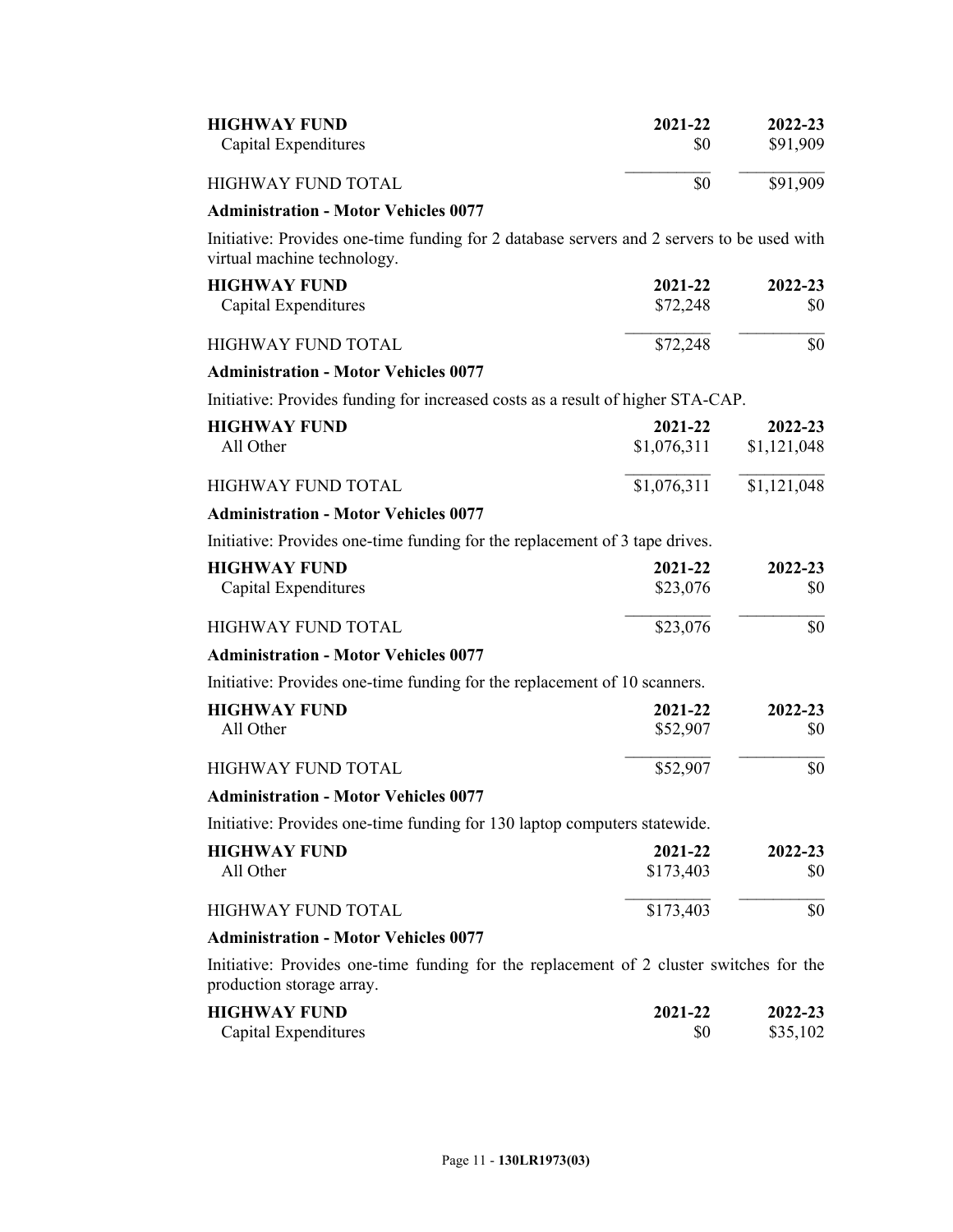HIGHWAY FUND TOTAL \$0 \$35,102

### **Administration - Motor Vehicles 0077**

Initiative: Provides funding for the approved reclassification of one Public Service Manager II position from range 30 to range 31 and related All Other costs. The approved range change has an effective date of May 30, 2019.

| <b>HIGHWAY FUND</b>       | 2021-22  | 2022-23 |
|---------------------------|----------|---------|
| Personal Services         | \$13,536 | \$4,498 |
| All Other                 | \$909    | \$302   |
| <b>HIGHWAY FUND TOTAL</b> | \$14,445 | \$4,800 |

## **Administration - Motor Vehicles 0077**

Initiative: Provides funding for the approved reorganization of one vacant Staff Development Specialist IV position to a Public Service Coordinator I position and related All Other costs.

| <b>HIGHWAY FUND</b> | 2021-22  | 2022-23  |
|---------------------|----------|----------|
| Personal Services   | \$16,339 | \$17,160 |
| All Other           | \$1 097  | \$1,152  |
| HIGHWAY FUND TOTAL  | \$17,436 | \$18,312 |

## **Administration - Motor Vehicles 0077**

Initiative: Reduces funding for out-of-state travel, rent expenses, repairs to buildings and equipment, employee training and fuel to maintain costs within available resources.

| <b>HIGHWAY FUND</b><br>All Other            | 2021-22<br>(S80,000) | 2022-23<br>$(\$80,000)$ |
|---------------------------------------------|----------------------|-------------------------|
| HIGHWAY FUND TOTAL                          | $(\$80,000)$         | $(\$80,000)$            |
| <b>Administration - Motor Vehicles 0077</b> |                      |                         |

Initiative: Reduces funding for information technology equipment.

| HIGHWAY FUND-      | 2021-22     | 2022-23     |
|--------------------|-------------|-------------|
| All Other          | (\$100,000) | (\$100,000) |
| HIGHWAY FUND TOTAL | (\$100,000) | (\$100,000) |

#### **Administration - Motor Vehicles 0077**

Initiative: Provides funding for the approved reorganization of one Clerk IV position to a Motor Vehicle Section Manager position and related All Other costs.

| <b>HIGHWAY FUND</b> | 2021-22  | 2022-23  |
|---------------------|----------|----------|
| Personal Services   | \$20,916 | \$20,911 |
| All Other           | \$1,404  | \$1,403  |
| HIGHWAY FUND TOTAL  | \$22,320 | \$22,314 |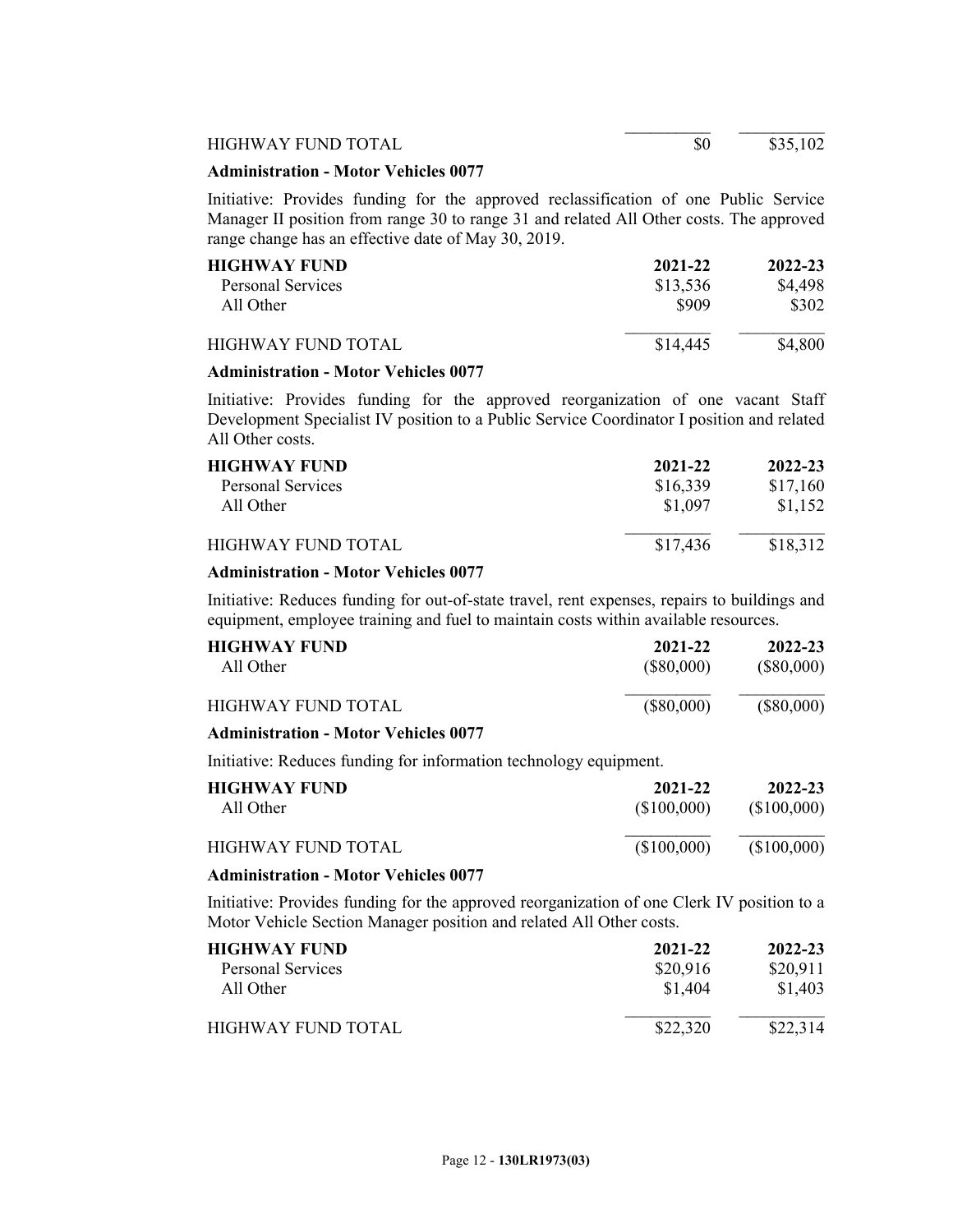## **Administration - Motor Vehicles 0077**

Initiative: Provides funding for the approved reorganization of one Business Manager I position to a Business Manager II position and related All Other costs.

| HIGHWAY FUND-            | 2021-22  | 2022-23  |
|--------------------------|----------|----------|
| <b>Personal Services</b> | \$12,018 | \$12,016 |
| All Other                | \$807    | \$807    |
| HIGHWAY FUND TOTAL       | \$12,825 | \$12,823 |
| ^^==                     |          |          |

### **Administration - Motor Vehicles 0077**

Initiative: Reduces funding by eliminating mobile unit operations in southern Maine.

| <b>HIGHWAY FUND</b> | 2021-22      | 2022-23      |
|---------------------|--------------|--------------|
| All Other           | (\$20,000)   | $(\$20,000)$ |
| HIGHWAY FUND TOTAL  | $(\$20,000)$ | $(\$20,000)$ |

## **Administration - Motor Vehicles 0077**

Initiative: Provides funding for software updates to the e-CDL skills and road test program in compliance with the Federal Motor Carrier Safety Administration commercial driver license division performance review.

| <b>HIGHWAY FUND</b> | 2021-22   | 2022-23 |
|---------------------|-----------|---------|
| All Other           | \$106,709 | \$0     |
| HIGHWAY FUND TOTAL  | \$106,709 | \$0     |

#### **Administration - Motor Vehicles 0077**

Initiative: Provides funding for the approved reorganization of one vacant Customer Representative Associate II - Motor Carrier Services position to an Office Specialist I position and related All Other costs.

| <b>HIGHWAY FUND</b> | 2021-22 | 2022-23 |
|---------------------|---------|---------|
| Personal Services   | \$3,041 | \$3,162 |
| All Other           | \$203   | \$213   |
| HIGHWAY FUND TOTAL  | \$3.244 | \$3,375 |

#### **Administration - Motor Vehicles 0077**

Initiative: Provides funding for the annual fee and per driver fee for state-to-state verification services.

| <b>HIGHWAY FUND</b><br>All Other       | 2021-22<br>\$0 | 2022-23<br>\$89,693 |
|----------------------------------------|----------------|---------------------|
| HIGHWAY FUND TOTAL                     | \$0            | \$89,693            |
| $\lambda$ i $\lambda$ i after the cost |                |                     |

**Administration - Motor Vehicles 0077**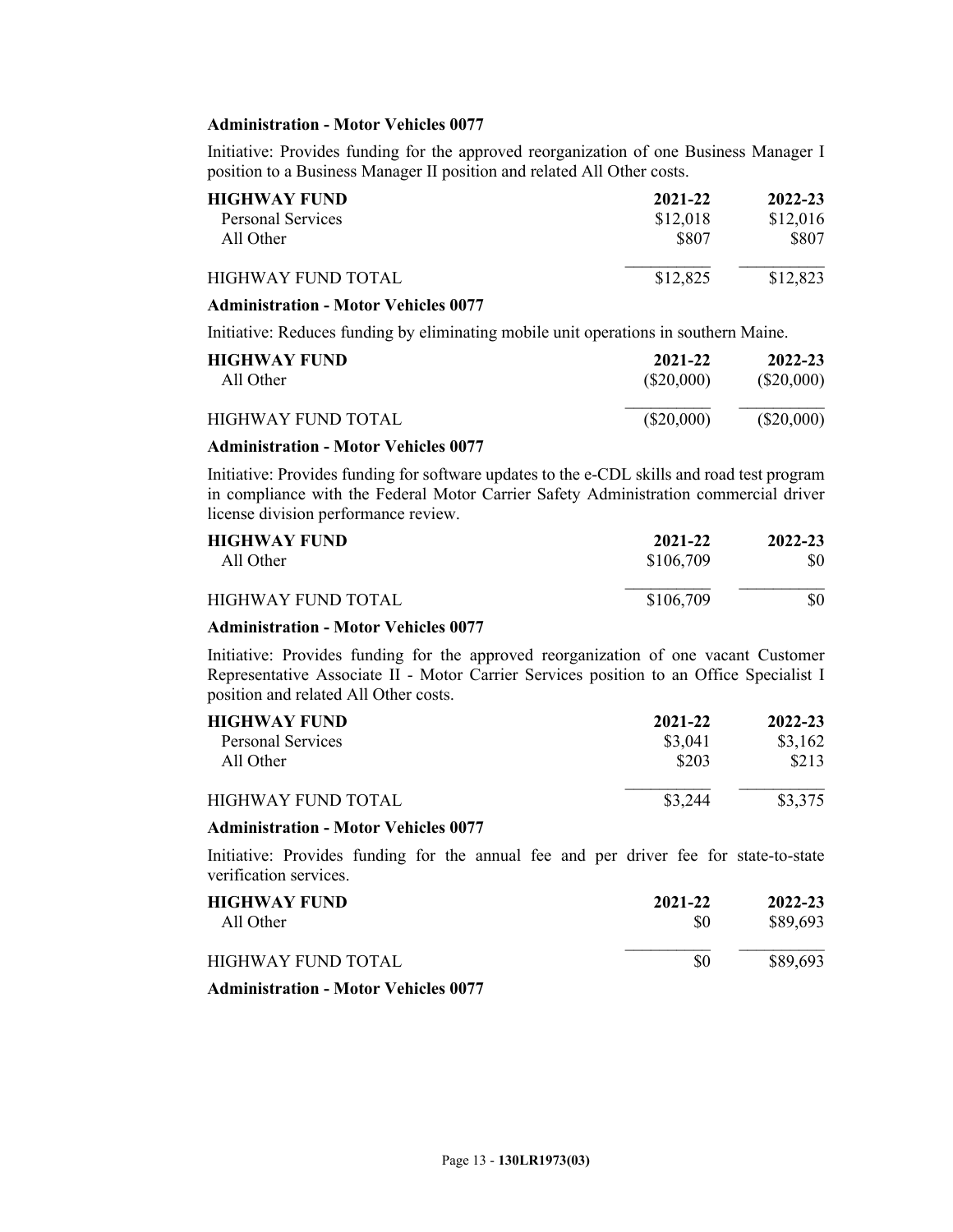Initiative: Provides funding for the approved reorganization of 3 Customer Representative Associate I positions to 3 Customer Representative Associate II positions and related All Other costs.

| <b>HIGHWAY FUND</b> | 2021-22 | 2022-23 |
|---------------------|---------|---------|
| Personal Services   | \$7,548 | \$7,955 |
| All Other           | \$507   | \$534   |
| HIGHWAY FUND TOTAL  | \$8,055 | \$8,489 |

#### **Administration - Motor Vehicles 0077**

Initiative: Provides funding for the approved reorganization of one Data Base Administrator position to an Information Technology Consultant position and related All Other costs.

| <b>HIGHWAY FUND</b>      | 2021-22  | 2022-23  |
|--------------------------|----------|----------|
| <b>Personal Services</b> | \$14,109 | \$14,104 |
| All Other                | \$946    | \$947    |
| HIGHWAY FUND TOTAL       | \$15,055 | \$15,051 |

## **Administration - Motor Vehicles 0077**

Initiative: Provides funding for the approved reorganization of one Programmer Analyst position to an Information Technology Business Analyst position and related All Other costs.

| <b>HIGHWAY FUND</b>       | 2021-22  | 2022-23  |
|---------------------------|----------|----------|
| <b>Personal Services</b>  | \$19,743 | \$19,739 |
| All Other                 | \$1,325  | \$1,325  |
| <b>HIGHWAY FUND TOTAL</b> | \$21,068 | \$21,064 |
|                           |          |          |

### **Administration - Motor Vehicles 0077**

Initiative: Provides funding for the approved reorganization of one Office Specialist II position to a Programmer Analyst position and related All Other costs.

| <b>HIGHWAY FUND</b><br><b>Personal Services</b><br>All Other | 2021-22<br>\$23,320<br>\$1,565 | 2022-23<br>\$24,248<br>\$1,627 |
|--------------------------------------------------------------|--------------------------------|--------------------------------|
| <b>HIGHWAY FUND TOTAL</b>                                    | \$24,885                       | \$25,875                       |
| <b>ADMINISTRATION - MOTOR VEHICLES 0077</b>                  |                                |                                |
| <b>PROGRAM SUMMARY</b>                                       |                                |                                |
| <b>HIGHWAY FUND</b>                                          | 2021-22                        | 2022-23                        |
| POSITIONS - LEGISLATIVE COUNT                                | 368.500                        | 368.500                        |
| <b>Personal Services</b>                                     | \$30,333,932                   | \$31,008,256                   |
| All Other                                                    | \$14,243,475                   | \$14,045,623                   |
| Capital Expenditures                                         | \$95,324                       | \$127,011                      |
|                                                              |                                |                                |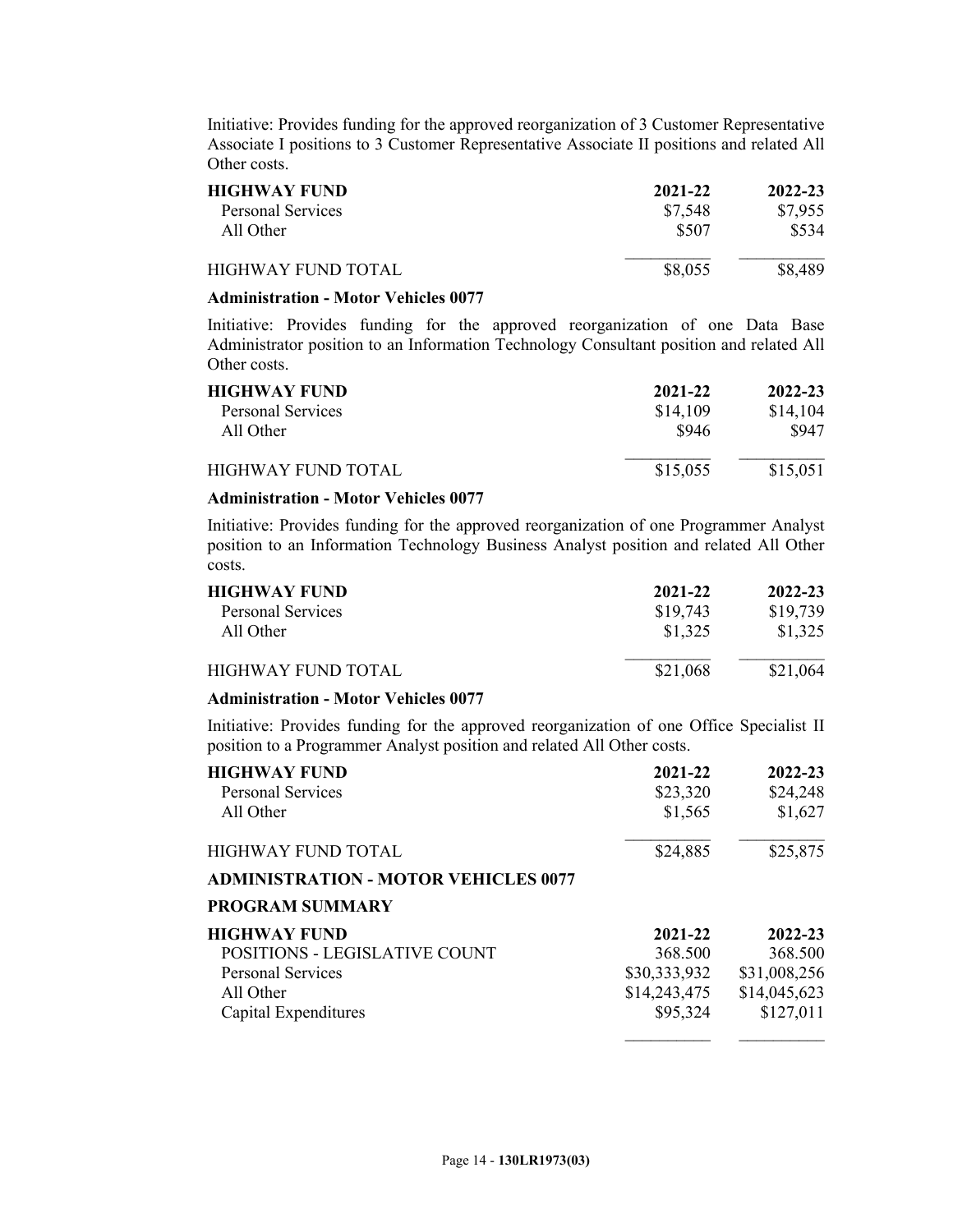| HIGHWAY FUND TOTAL                  | \$44,672,731 | \$45,180,890 |
|-------------------------------------|--------------|--------------|
| SECRETARY OF STATE, DEPARTMENT OF   |              |              |
| <b>DEPARTMENT TOTALS</b>            | 2021-22      | 2022-23      |
| <b>HIGHWAY FUND</b>                 | \$44,672,731 | \$45,180,890 |
| <b>DEPARTMENT TOTAL - ALL FUNDS</b> | \$44,672,731 | \$45,180,890 |
|                                     |              |              |

**Sec. A-7. Appropriations and allocations.** The following appropriations and allocations are made.

## **TRANSPORTATION, DEPARTMENT OF**

#### **Administration 0339**

Initiative: BASELINE BUDGET

| <b>HIGHWAY FUND</b>           | 2021-22      | 2022-23      |
|-------------------------------|--------------|--------------|
| POSITIONS - LEGISLATIVE COUNT | 96.000       | 96.000       |
| <b>Personal Services</b>      | \$9,614,109  | \$9,795,290  |
| All Other                     | \$4,492,783  | \$4,492,783  |
| HIGHWAY FUND TOTAL            | \$14,106,892 | \$14,288,073 |

#### **Administration 0339**

Initiative: Adjusts allocations for technology costs based on the rate schedules provided by the Department of Administrative and Financial Services, Office of Information Technology.

| <b>HIGHWAY FUND</b> | 2021-22     | 2022-23     |
|---------------------|-------------|-------------|
| All Other           | (S164,063)  | (\$187,956) |
| HIGHWAY FUND TOTAL  | (\$164,063) | (\$187,956) |

## **Administration 0339**

Initiative: Reduces funding for Personal Services savings that will be achieved by managing vacancies and matching actual benefit costs to current workforce demographics.

| <b>HIGHWAY FUND</b> | 2021-22       | 2022-23       |
|---------------------|---------------|---------------|
| Personal Services   | $(\$250,000)$ | $(\$250,000)$ |
| HIGHWAY FUND TOTAL  | $(\$250,000)$ | $(\$250,000)$ |

## **Administration 0339**

Initiative: Transfers positions within funds and programs to more appropriately match the account with the work being done.

| <b>HIGHWAY FUND</b>           | 2021-22       | 2022-23       |
|-------------------------------|---------------|---------------|
| POSITIONS - LEGISLATIVE COUNT | (3.000)       | (3.000)       |
| Personal Services             | $(\$330,132)$ | $(\$331,511)$ |

 $\frac{1}{2}$  ,  $\frac{1}{2}$  ,  $\frac{1}{2}$  ,  $\frac{1}{2}$  ,  $\frac{1}{2}$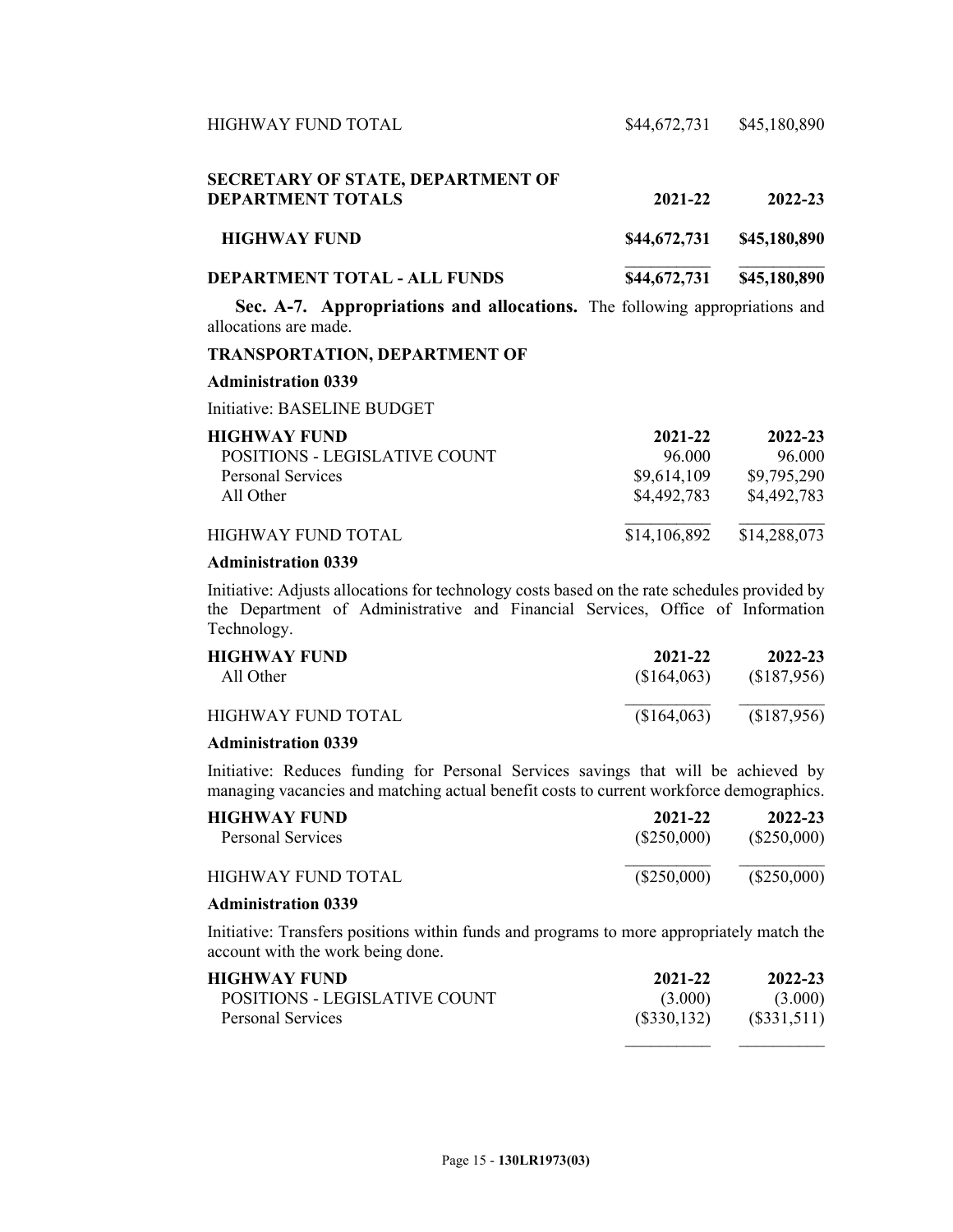| <b>HIGHWAY FUND TOTAL</b>                                                                                                           | $(\$330,132)$                                                | (\$331,511)                                                  |
|-------------------------------------------------------------------------------------------------------------------------------------|--------------------------------------------------------------|--------------------------------------------------------------|
| <b>ADMINISTRATION 0339</b>                                                                                                          |                                                              |                                                              |
| <b>PROGRAM SUMMARY</b>                                                                                                              |                                                              |                                                              |
| <b>HIGHWAY FUND</b><br>POSITIONS - LEGISLATIVE COUNT<br><b>Personal Services</b><br>All Other                                       | 2021-22<br>93.000<br>\$9,033,977<br>\$4,328,720              | 2022-23<br>93.000<br>\$9,213,779<br>\$4,304,827              |
| <b>HIGHWAY FUND TOTAL</b>                                                                                                           | \$13,362,697                                                 | \$13,518,606                                                 |
| <b>Callahan Mine Site Restoration Z007</b>                                                                                          |                                                              |                                                              |
| Initiative: BASELINE BUDGET                                                                                                         |                                                              |                                                              |
| <b>OTHER SPECIAL REVENUE FUNDS</b><br>All Other                                                                                     | 2021-22<br>\$740,000                                         | 2022-23<br>\$740,000                                         |
| OTHER SPECIAL REVENUE FUNDS TOTAL                                                                                                   | \$740,000                                                    | \$740,000                                                    |
| <b>CALLAHAN MINE SITE RESTORATION Z007</b>                                                                                          |                                                              |                                                              |
| <b>PROGRAM SUMMARY</b>                                                                                                              |                                                              |                                                              |
| <b>OTHER SPECIAL REVENUE FUNDS</b><br>All Other                                                                                     | 2021-22<br>\$740,000                                         | 2022-23<br>\$740,000                                         |
| OTHER SPECIAL REVENUE FUNDS TOTAL                                                                                                   | \$740,000                                                    | \$740,000                                                    |
| <b>Fleet Services 0347</b>                                                                                                          |                                                              |                                                              |
| Initiative: BASELINE BUDGET                                                                                                         |                                                              |                                                              |
| <b>FLEET SERVICES FUND - DOT</b><br>POSITIONS - LEGISLATIVE COUNT<br>POSITIONS - FTE COUNT<br><b>Personal Services</b><br>All Other | 2021-22<br>26.000<br>125.125<br>\$12,651,660<br>\$18,009,153 | 2022-23<br>26.000<br>125.125<br>\$12,972,553<br>\$18,009,153 |
| FLEET SERVICES FUND - DOT TOTAL                                                                                                     | \$30,660,813                                                 | \$30,981,706                                                 |
| <b>Fleet Services 0347</b>                                                                                                          |                                                              |                                                              |

Initiative: Adjusts allocations for technology costs based on the rate schedules provided by the Department of Administrative and Financial Services, Office of Information Technology.

| FLEET SERVICES FUND - DOT<br>All Other | 2021-22<br>\$218,979 | 2022-23<br>\$186,894 |
|----------------------------------------|----------------------|----------------------|
| FLEET SERVICES FUND - DOT TOTAL        | \$218,979            | \$186,894            |
| <b>FLEET SERVICES 0347</b>             |                      |                      |

**PROGRAM SUMMARY**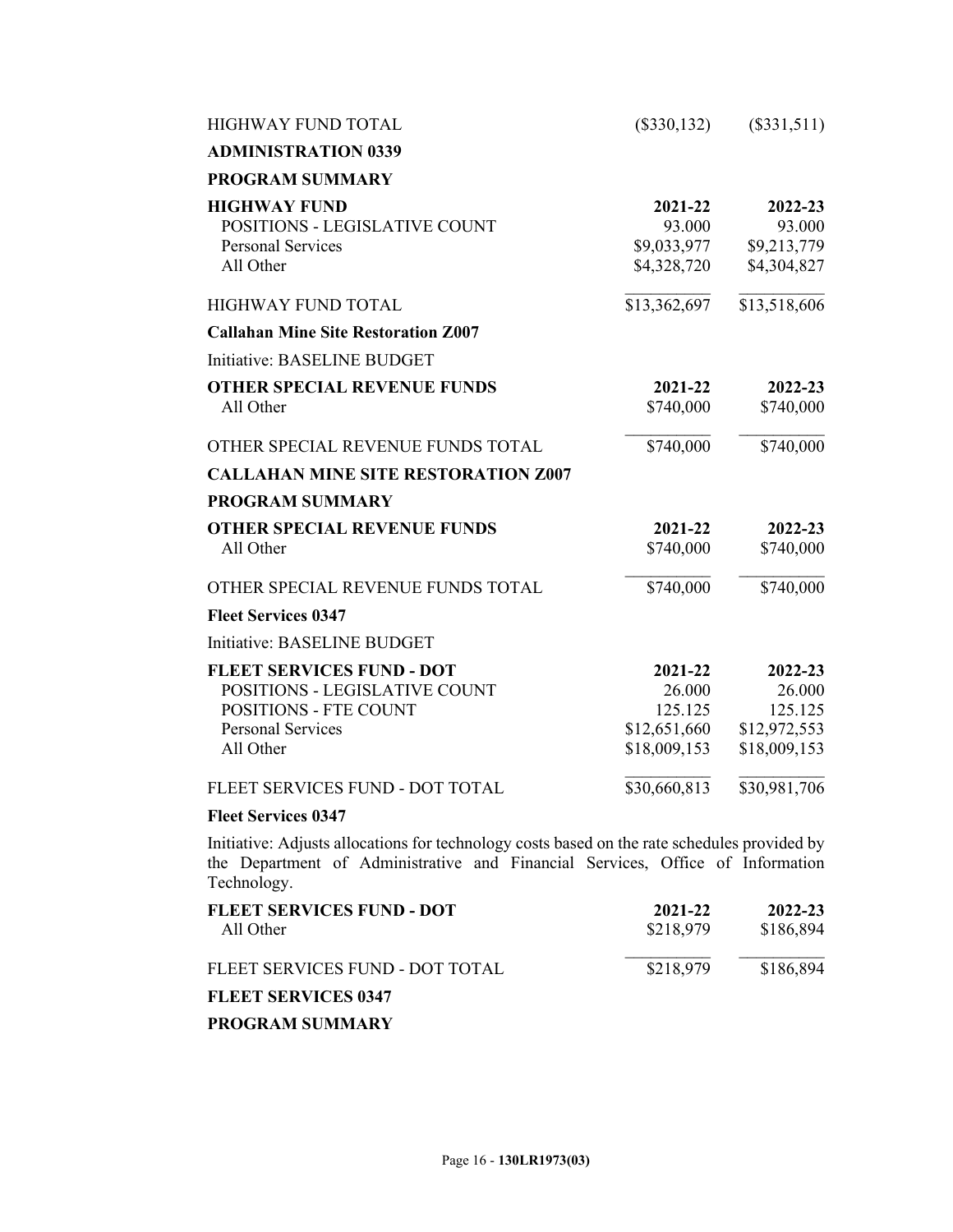| <b>FLEET SERVICES FUND - DOT</b>                                                                                                                   | 2021-22      | 2022-23      |
|----------------------------------------------------------------------------------------------------------------------------------------------------|--------------|--------------|
| POSITIONS - LEGISLATIVE COUNT                                                                                                                      | 26.000       | 26.000       |
| POSITIONS - FTE COUNT                                                                                                                              | 125.125      | 125.125      |
| <b>Personal Services</b>                                                                                                                           | \$12,651,660 | \$12,972,553 |
| All Other                                                                                                                                          | \$18,228,132 | \$18,196,047 |
| FLEET SERVICES FUND - DOT TOTAL                                                                                                                    | \$30,879,792 | \$31,168,600 |
| <b>Highway and Bridge Capital 0406</b>                                                                                                             |              |              |
| Initiative: BASELINE BUDGET                                                                                                                        |              |              |
| <b>HIGHWAY FUND</b>                                                                                                                                | 2021-22      | 2022-23      |
| POSITIONS - LEGISLATIVE COUNT                                                                                                                      | 453.000      | 453.000      |
| <b>POSITIONS - FTE COUNT</b>                                                                                                                       | 19.609       | 19.609       |
| <b>Personal Services</b>                                                                                                                           | \$22,520,387 | \$22,897,968 |
| All Other                                                                                                                                          | \$18,862,766 | \$18,862,766 |
| HIGHWAY FUND TOTAL                                                                                                                                 | \$41,383,153 | \$41,760,734 |
| <b>FEDERAL EXPENDITURES FUND</b>                                                                                                                   | 2021-22      | 2022-23      |
| <b>Personal Services</b>                                                                                                                           | \$25,215,071 | \$25,635,301 |
| All Other                                                                                                                                          | \$47,655,513 | \$47,655,513 |
| FEDERAL EXPENDITURES FUND TOTAL                                                                                                                    | \$72,870,584 | \$73,290,814 |
| <b>OTHER SPECIAL REVENUE FUNDS</b>                                                                                                                 | 2021-22      | 2022-23      |
| <b>Personal Services</b>                                                                                                                           | \$2,413,586  | \$2,455,685  |
| All Other                                                                                                                                          | \$4,589,564  | \$4,589,564  |
| OTHER SPECIAL REVENUE FUNDS TOTAL                                                                                                                  | \$7,003,150  | \$7,045,249  |
| <b>Highway and Bridge Capital 0406</b>                                                                                                             |              |              |
| Initiative: Provides funding for Capital Expenditures in various programs within the<br>Federal Expenditures Fund and Other Special Revenue Funds. |              |              |

| <b>FEDERAL EXPENDITURES FUND</b><br>Capital Expenditures   | 2021-22<br>\$233,000,000 | 2022-23<br>\$233,000,000 |
|------------------------------------------------------------|--------------------------|--------------------------|
| FEDERAL EXPENDITURES FUND TOTAL                            | \$233,000,000            | \$233,000,000            |
| <b>OTHER SPECIAL REVENUE FUNDS</b><br>Capital Expenditures | 2021-22<br>\$30,000,000  | 2022-23<br>\$30,000,000  |
| OTHER SPECIAL REVENUE FUNDS TOTAL                          | \$30,000,000             | \$30,000,000             |
| <b>Highway and Bridge Capital 0406</b>                     |                          |                          |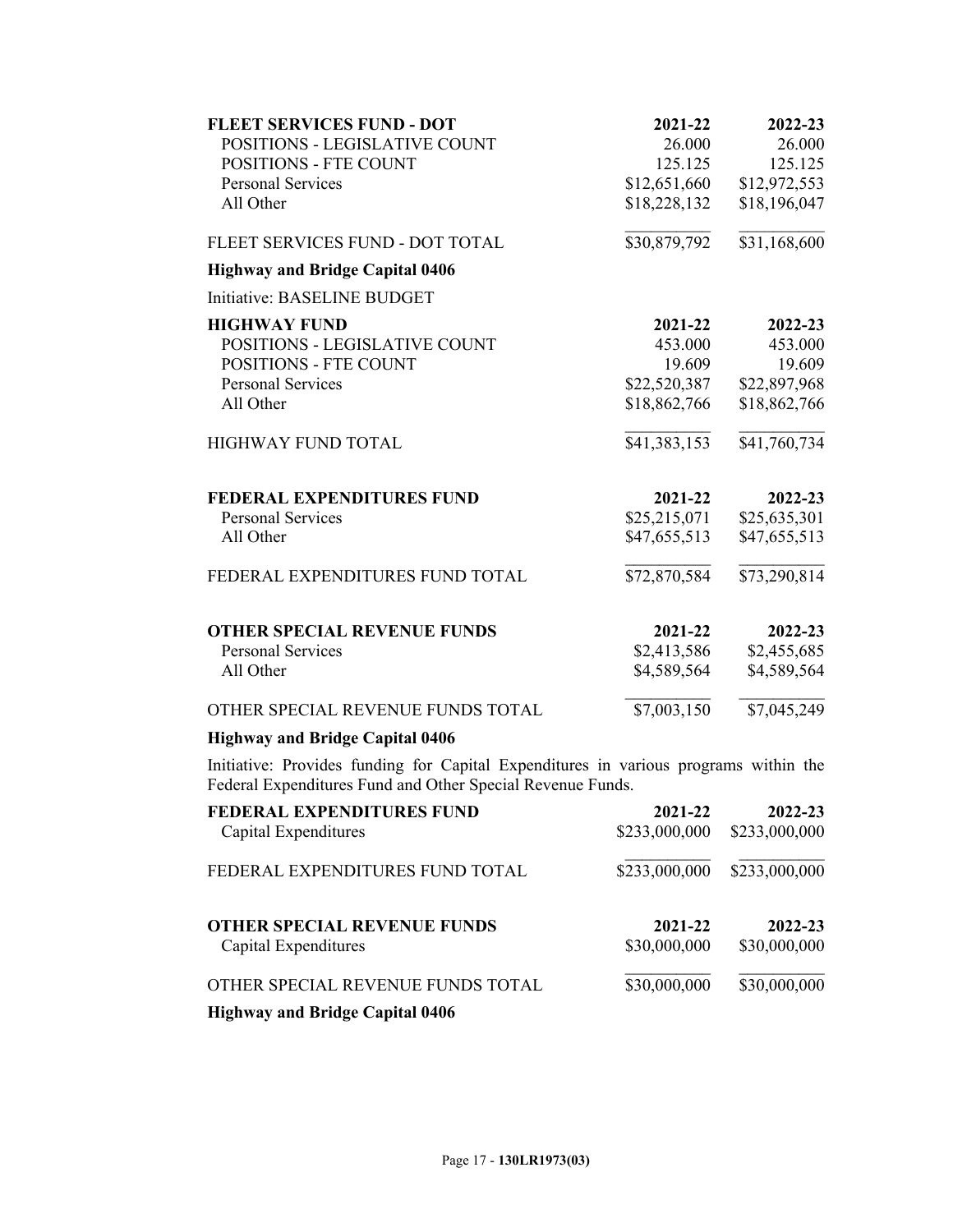Initiative: Adjusts allocations for technology costs based on the rate schedules provided by the Department of Administrative and Financial Services, Office of Information Technology.

| <b>HIGHWAY FUND</b> | 2021-22   | 2022-23   |
|---------------------|-----------|-----------|
| All Other           | \$970,210 | \$629,822 |
| HIGHWAY FUND TOTAL  | \$970,210 | \$629,822 |

### **Highway and Bridge Capital 0406**

Initiative: Provides the allocation to spend GARVEE bond proceeds for highway and bridge needs.

| <b>OTHER SPECIAL REVENUE FUNDS</b> | 2021-22      | 2022-23      |
|------------------------------------|--------------|--------------|
| Capital Expenditures               | \$25,000,000 | \$25,000,000 |
| OTHER SPECIAL REVENUE FUNDS TOTAL  | \$25,000,000 | \$25,000,000 |

## **Highway and Bridge Capital 0406**

Initiative: Reduces funding for Personal Services savings that will be achieved by managing vacancies and matching actual benefit costs to current workforce demographics.

| <b>HIGHWAY FUND</b> | 2021-22     | 2022-23     |
|---------------------|-------------|-------------|
| Personal Services   | (\$750,000) | (\$750,000) |
| HIGHWAY FUND TOTAL  | (\$750,000) | (\$750,000) |

## **Highway and Bridge Capital 0406**

Initiative: Transfers positions within funds and programs to more appropriately match the account with the work being done.

| <b>HIGHWAY FUND</b>                | 2021-22  | 2022-23  |
|------------------------------------|----------|----------|
| <b>Personal Services</b>           | \$52,894 | \$51,340 |
| <b>HIGHWAY FUND TOTAL</b>          | \$52,894 | \$51,340 |
| <b>FEDERAL EXPENDITURES FUND</b>   | 2021-22  | 2022-23  |
| <b>Personal Services</b>           | \$58,771 | \$57,043 |
| FEDERAL EXPENDITURES FUND TOTAL    | \$58,771 | \$57,043 |
| <b>OTHER SPECIAL REVENUE FUNDS</b> | 2021-22  | 2022-23  |
| <b>Personal Services</b>           | \$5,882  | \$5,703  |
| OTHER SPECIAL REVENUE FUNDS TOTAL  | \$5,882  | \$5,703  |

### **Highway and Bridge Capital 0406**

Initiative: Provides allocation for flexible federal highway funds contained in the federal Coronavirus Response and Relief Supplemental Appropriations Act of 2021.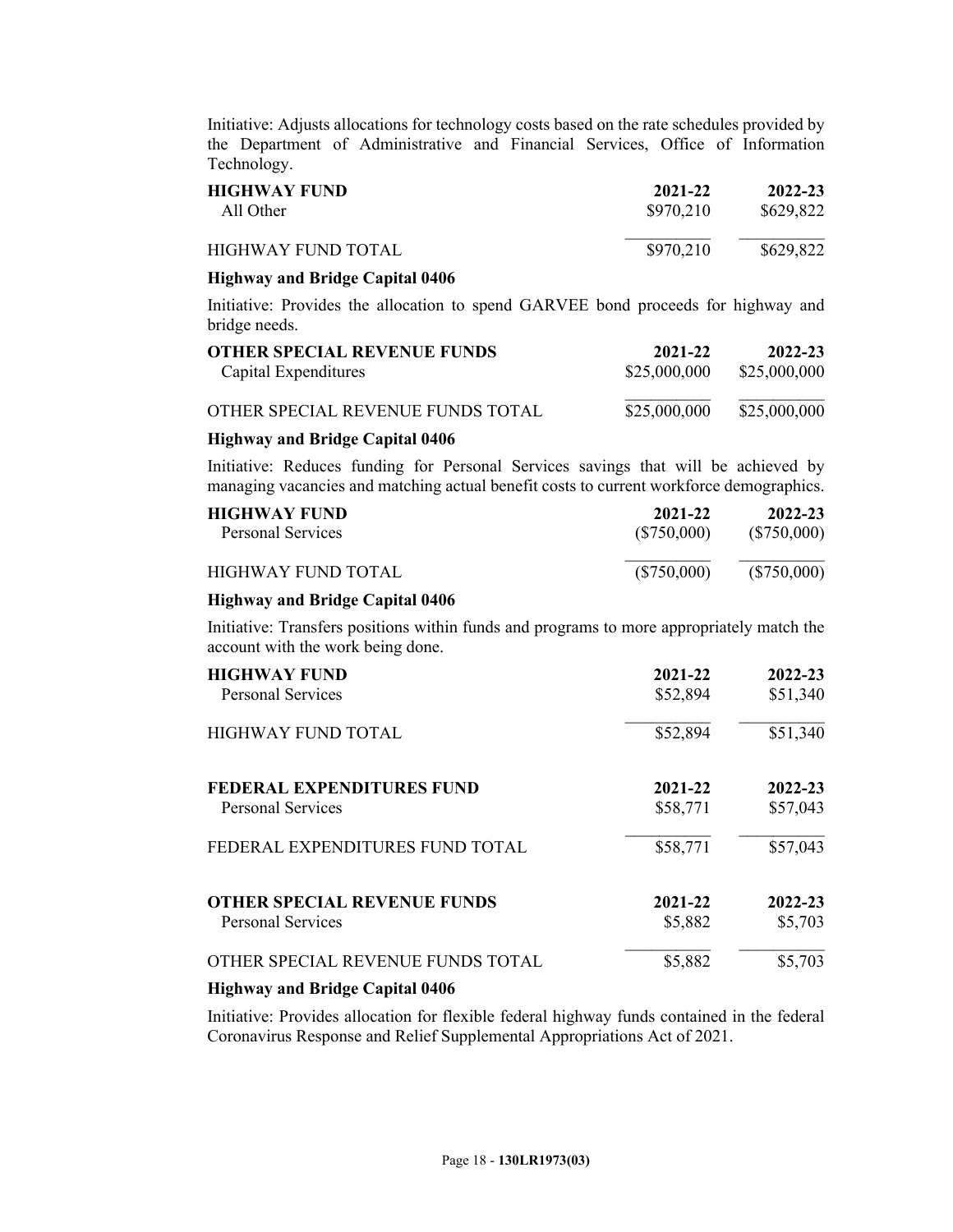| <b>FEDERAL EXPENDITURES FUND</b>                                  | 2021-22       | 2022-23         |
|-------------------------------------------------------------------|---------------|-----------------|
| Capital Expenditures                                              | \$15,000,000  | \$0             |
| FEDERAL EXPENDITURES FUND TOTAL                                   | \$15,000,000  | \$0             |
| <b>Highway and Bridge Capital 0406</b>                            |               |                 |
| Initiative: Reduces allocation to align with available resources. |               |                 |
| <b>HIGHWAY FUND</b>                                               | 2021-22       | 2022-23         |
| All Other                                                         | \$0           | $(\$4,300,000)$ |
| <b>HIGHWAY FUND TOTAL</b>                                         | \$0           | (\$4,300,000)   |
| <b>HIGHWAY AND BRIDGE CAPITAL 0406</b>                            |               |                 |
| <b>PROGRAM SUMMARY</b>                                            |               |                 |
| <b>HIGHWAY FUND</b>                                               | 2021-22       | 2022-23         |
| POSITIONS - LEGISLATIVE COUNT                                     | 453.000       | 453.000         |
| <b>POSITIONS - FTE COUNT</b>                                      | 19.609        | 19.609          |
| <b>Personal Services</b>                                          | \$21,823,281  | \$22,199,308    |
| All Other                                                         | \$19,832,976  | \$15,192,588    |
| HIGHWAY FUND TOTAL                                                | \$41,656,257  | \$37,391,896    |
| <b>FEDERAL EXPENDITURES FUND</b>                                  | 2021-22       | 2022-23         |
| <b>Personal Services</b>                                          | \$25,273,842  | \$25,692,344    |
| All Other                                                         | \$47,655,513  | \$47,655,513    |
| Capital Expenditures                                              | \$248,000,000 | \$233,000,000   |
| FEDERAL EXPENDITURES FUND TOTAL                                   | \$320,929,355 | \$306,347,857   |
| <b>OTHER SPECIAL REVENUE FUNDS</b>                                | 2021-22       | 2022-23         |
| <b>Personal Services</b>                                          | \$2,419,468   | \$2,461,388     |
| All Other                                                         | \$4,589,564   | \$4,589,564     |
| Capital Expenditures                                              | \$55,000,000  | \$55,000,000    |
| OTHER SPECIAL REVENUE FUNDS TOTAL                                 | \$62,009,032  | \$62,050,952    |
| <b>Highway Light Capital Z095</b>                                 |               |                 |
| Initiative: BASELINE BUDGET                                       |               |                 |
| <b>HIGHWAY FUND</b>                                               | 2021-22       | 2022-23         |
| All Other                                                         | \$2,250,000   | \$2,250,000     |
| <b>HIGHWAY FUND TOTAL</b>                                         | \$2,250,000   | \$2,250,000     |
| <b>Highway Light Capital Z095</b>                                 |               |                 |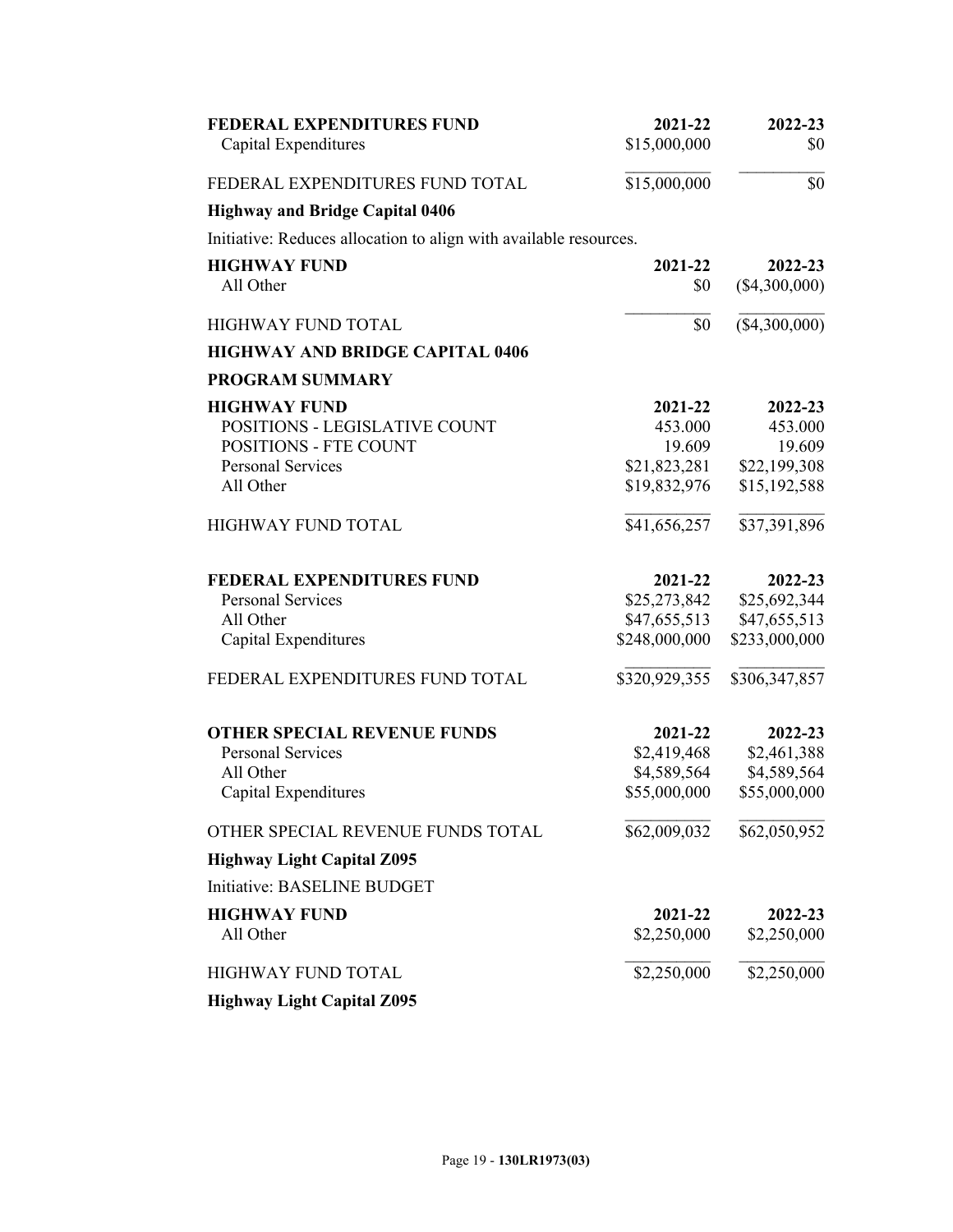Initiative: Provides authority to spend the return of the cash available after the repayment of bonds from the funds previously transferred to the Maine Municipal Bond Bank TransCap Trust Fund.

| <b>OTHER SPECIAL REVENUE FUNDS</b>                                                                                                                                      | 2021-22                 | 2022-23                  |
|-------------------------------------------------------------------------------------------------------------------------------------------------------------------------|-------------------------|--------------------------|
| Capital Expenditures                                                                                                                                                    | \$19,100,000            | \$19,100,000             |
| OTHER SPECIAL REVENUE FUNDS TOTAL                                                                                                                                       | \$19,100,000            | \$19,100,000             |
| <b>Highway Light Capital Z095</b>                                                                                                                                       |                         |                          |
| Initiative: Provides allocation for flexible federal highway funds contained in the federal<br>Coronavirus Response and Relief Supplemental Appropriations Act of 2021. |                         |                          |
| <b>FEDERAL EXPENDITURES FUND</b>                                                                                                                                        | 2021-22                 | 2022-23                  |
| Capital Expenditures                                                                                                                                                    | \$10,000,000            | \$0                      |
| FEDERAL EXPENDITURES FUND TOTAL                                                                                                                                         | \$10,000,000            | \$0                      |
| <b>Highway Light Capital Z095</b>                                                                                                                                       |                         |                          |
| Initiative: Reduces allocation to align with available resources.                                                                                                       |                         |                          |
| <b>HIGHWAY FUND</b>                                                                                                                                                     | 2021-22                 | 2022-23                  |
| All Other                                                                                                                                                               | \$0                     | $(\$2,250,000)$          |
| <b>HIGHWAY FUND TOTAL</b>                                                                                                                                               | \$0                     | (\$2,250,000)            |
| <b>HIGHWAY LIGHT CAPITAL Z095</b>                                                                                                                                       |                         |                          |
| <b>PROGRAM SUMMARY</b>                                                                                                                                                  |                         |                          |
| <b>HIGHWAY FUND</b>                                                                                                                                                     | 2021-22                 | 2022-23                  |
| All Other                                                                                                                                                               | \$2,250,000             | \$0                      |
| <b>HIGHWAY FUND TOTAL</b>                                                                                                                                               | \$2,250,000             | \$0                      |
| <b>FEDERAL EXPENDITURES FUND</b>                                                                                                                                        | 2021-22                 | 2022-23                  |
| Capital Expenditures                                                                                                                                                    | \$10,000,000            | \$0                      |
| FEDERAL EXPENDITURES FUND TOTAL                                                                                                                                         | \$10,000,000            | \$0                      |
| <b>OTHER SPECIAL REVENUE FUNDS</b><br>Capital Expenditures                                                                                                              | 2021-22<br>\$19,100,000 | 2022-23<br>\$19,100,000  |
| OTHER SPECIAL REVENUE FUNDS TOTAL                                                                                                                                       | \$19,100,000            | $\overline{$19,100,000}$ |
| <b>Local Road Assistance Program 0337</b>                                                                                                                               |                         |                          |
| Initiative: BASELINE BUDGET                                                                                                                                             |                         |                          |
| <b>HIGHWAY FUND</b>                                                                                                                                                     | 2021-22                 | 2022-23                  |
| All Other                                                                                                                                                               | \$21,327,646            | \$21,327,646             |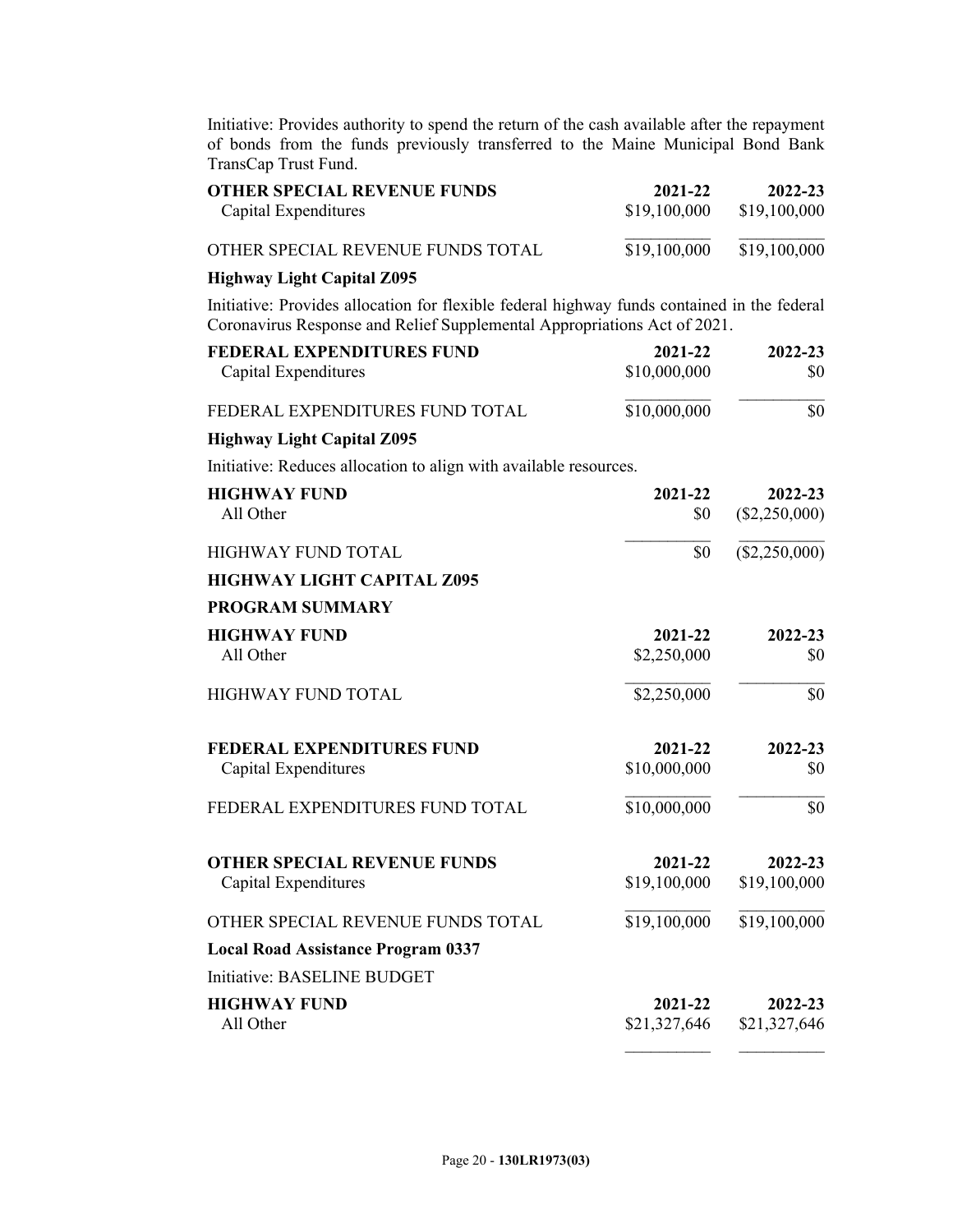## **Local Road Assistance Program 0337**

Initiative: Adjusts funding for the Local Road Assistance Program at the correct proportioned rate in accordance with the Maine Revised Statutes, Title 23, section 1803-B.

| <b>HIGHWAY FUND</b>                                               | 2021-22       | 2022-23                  |
|-------------------------------------------------------------------|---------------|--------------------------|
| All Other                                                         | \$297,082     | \$539,655                |
| <b>HIGHWAY FUND TOTAL</b>                                         | \$297,082     | \$539,655                |
| <b>Local Road Assistance Program 0337</b>                         |               |                          |
| Initiative: Reduces allocation to align with available resources. |               |                          |
| <b>HIGHWAY FUND</b>                                               | 2021-22       | 2022-23                  |
| All Other                                                         | \$0           | $(\$589,500)$            |
| <b>HIGHWAY FUND TOTAL</b>                                         | \$0           | $(\$589,500)$            |
| <b>LOCAL ROAD ASSISTANCE PROGRAM 0337</b>                         |               |                          |
| <b>PROGRAM SUMMARY</b>                                            |               |                          |
| <b>HIGHWAY FUND</b>                                               | 2021-22       | 2022-23                  |
| All Other                                                         | \$21,624,728  | \$21,277,801             |
| <b>HIGHWAY FUND TOTAL</b>                                         | \$21,624,728  | $\overline{$21,277,801}$ |
| <b>Maintenance and Operations 0330</b>                            |               |                          |
| <b>Initiative: BASELINE BUDGET</b>                                |               |                          |
| <b>HIGHWAY FUND</b>                                               | 2021-22       | 2022-23                  |
| POSITIONS - LEGISLATIVE COUNT                                     | 160.000       | 160.000                  |
| <b>POSITIONS - FTE COUNT</b>                                      | 1,017.904     | 1,017.904                |
| <b>Personal Services</b>                                          | \$98,160,587  | \$100,110,890            |
| All Other                                                         | \$78,156,579  | \$78,156,579             |
| HIGHWAY FUND TOTAL                                                | \$176,317,166 | \$178,267,469            |
| FEDERAL EXPENDITURES FUND                                         | 2021-22       | 2022-23                  |
| <b>Personal Services</b>                                          | \$4,036,652   | \$4,117,392              |
| All Other                                                         | \$5,106,169   | \$5,106,169              |
| FEDERAL EXPENDITURES FUND TOTAL                                   | \$9,142,821   | \$9,223,561              |
| <b>OTHER SPECIAL REVENUE FUNDS</b>                                | 2021-22       | 2022-23                  |
| All Other                                                         | \$1,374,886   | \$1,374,886              |
| OTHER SPECIAL REVENUE FUNDS TOTAL                                 | \$1,374,886   | \$1,374,886              |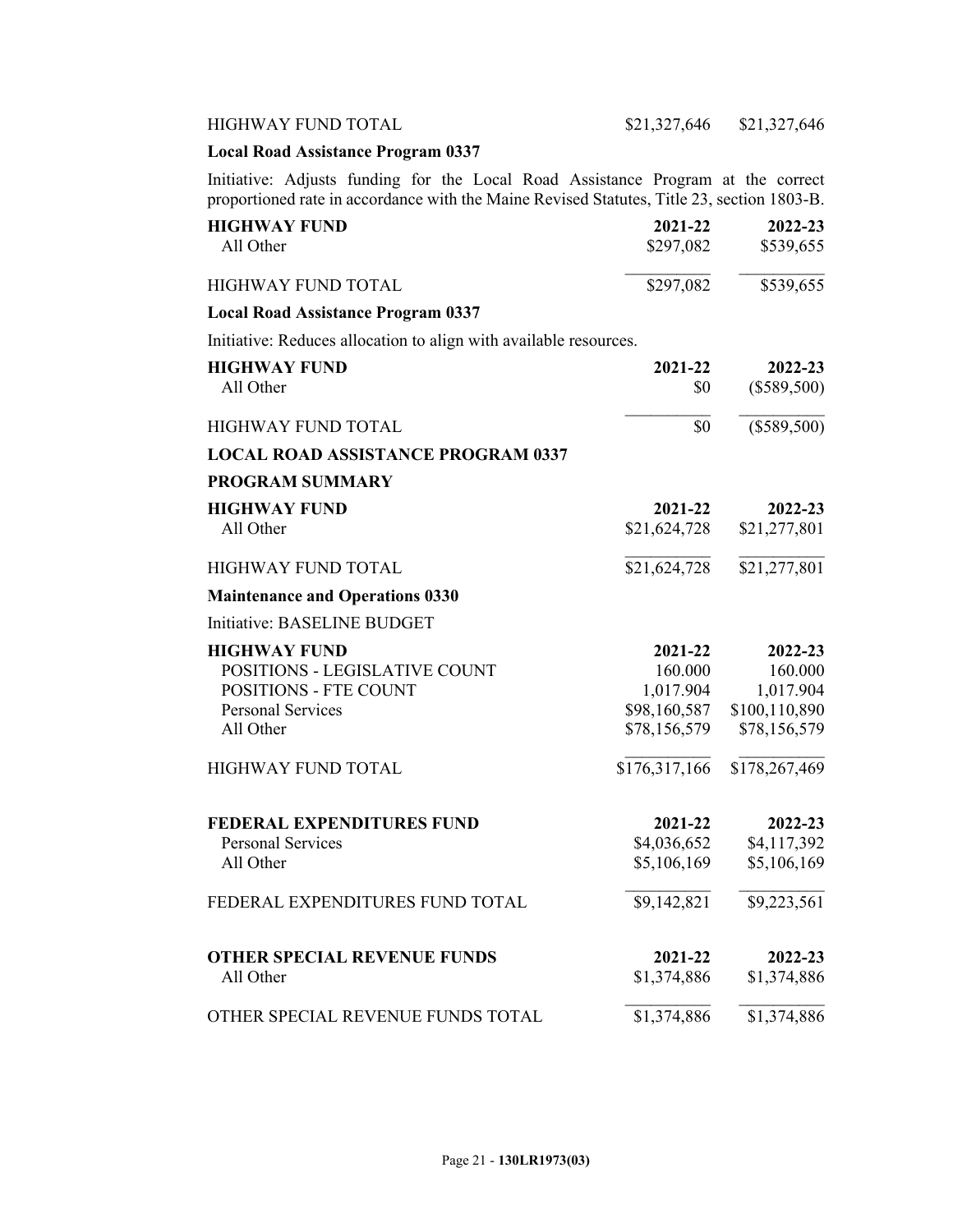| <b>INDUSTRIAL DRIVE FACILITY FUND</b>     | 2021-22   | 2022-23   |
|-------------------------------------------|-----------|-----------|
| All Other                                 | \$500,000 | \$500,000 |
| INDUSTRIAL DRIVE FACILITY FUND TOTAL<br>. | \$500,000 | \$500,000 |

## **Maintenance and Operations 0330**

Initiative: Provides one-time funding to support Fleet Services in the operation of vehicles and equipment necessary to maintain the transportation system.

| <b>HIGHWAY FUND</b>       | 2021-22     | 2022-23     |
|---------------------------|-------------|-------------|
| All Other                 | \$6,250,000 | \$6,250,000 |
| <b>HIGHWAY FUND TOTAL</b> | \$6,250,000 | \$6,250,000 |

### **Maintenance and Operations 0330**

Initiative: Adjusts allocations for technology costs based on the rate schedules provided by the Department of Administrative and Financial Services, Office of Information Technology.

| <b>HIGHWAY FUND</b>                                                              | 2021-22   | 2022-23     |
|----------------------------------------------------------------------------------|-----------|-------------|
| All Other                                                                        | \$510,458 | \$1,001,906 |
| <b>HIGHWAY FUND TOTAL</b><br>.<br>$\mathbf{a} \cdot \mathbf{a} \cdot \mathbf{a}$ | \$510,458 | \$1,001,906 |

## **Maintenance and Operations 0330**

Initiative: Provides funding for the purchase of capital equipment to be used in the maintenance of the transportation system and capital repairs to the department headquarters building.

| <b>HIGHWAY FUND</b><br>Capital Expenditures | 2021-22<br>\$1,100,000 | 2022-23<br>\$1,100,000 |
|---------------------------------------------|------------------------|------------------------|
| HIGHWAY FUND TOTAL                          | \$1,100,000            | \$1,100,000            |
|                                             |                        |                        |

## **Maintenance and Operations 0330**

Initiative: Reduces funding for Personal Services savings that will be achieved by managing vacancies and matching actual benefit costs to current workforce demographics.

| <b>HIGHWAY FUND</b> | 2021-22       | 2022-23         |
|---------------------|---------------|-----------------|
| Personal Services   | (S7,400,000)  | $(\$7,400,000)$ |
| HIGHWAY FUND TOTAL  | (\$7,400,000) | $(\$7,400,000)$ |

### **Maintenance and Operations 0330**

Initiative: Transfers positions within funds and programs to more appropriately match the account with the work being done.

| <b>HIGHWAY FUND</b>           | 2021-22  | 2022-23  |
|-------------------------------|----------|----------|
| POSITIONS - LEGISLATIVE COUNT | 1 000    | 1 000    |
| Personal Services             | \$80,637 | \$84,669 |
| HIGHWAY FUND TOTAL            | \$80,637 | \$84,669 |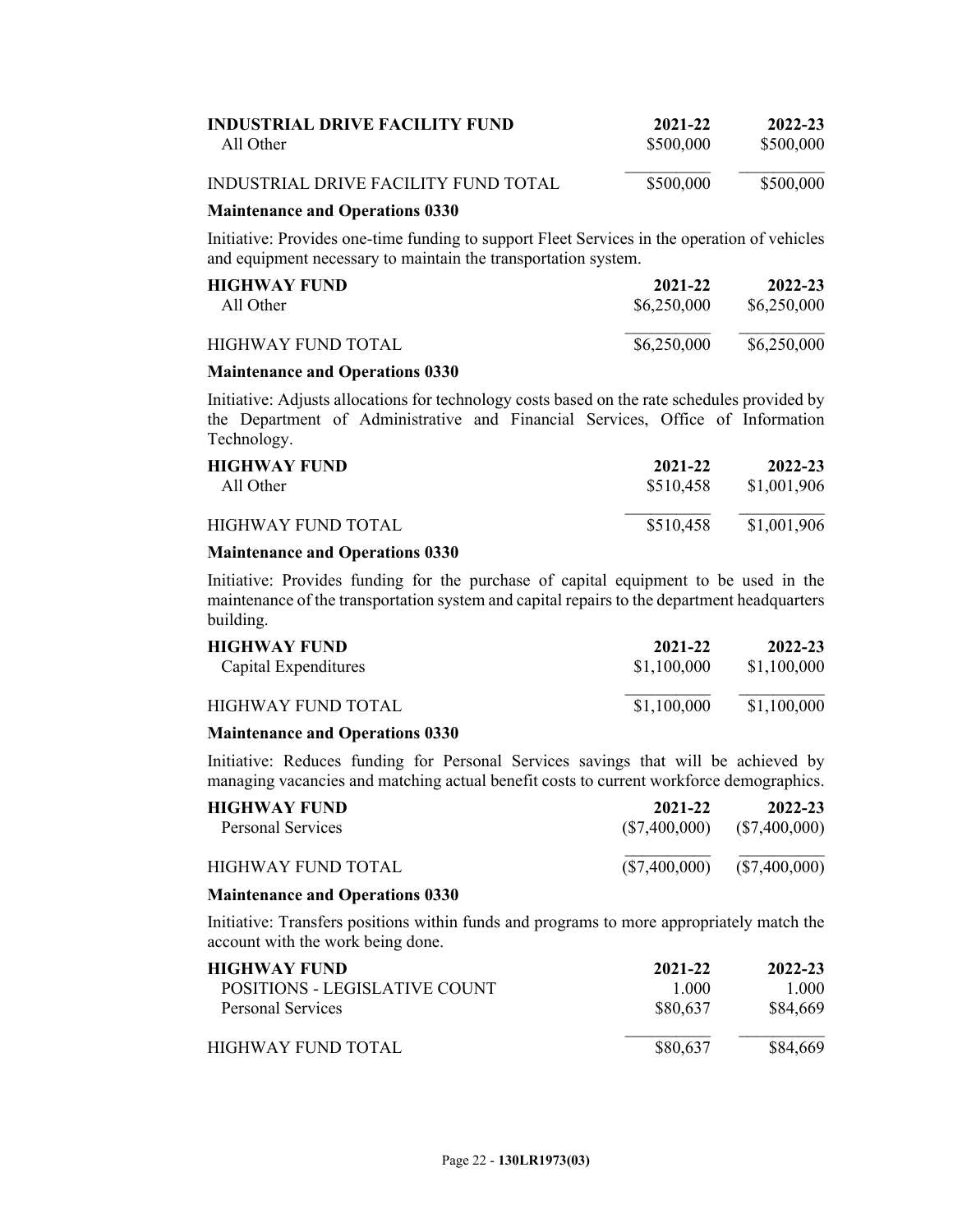## **MAINTENANCE AND OPERATIONS 0330**

### **PROGRAM SUMMARY**

| <b>HIGHWAY FUND</b>                   | 2021-22                      | 2022-23                      |
|---------------------------------------|------------------------------|------------------------------|
| POSITIONS - LEGISLATIVE COUNT         | 161.000                      | 161.000                      |
| POSITIONS - FTE COUNT                 | 1,017.904                    | 1,017.904                    |
| <b>Personal Services</b><br>All Other | \$90,841,224<br>\$84,917,037 | \$92,795,559<br>\$85,408,485 |
| <b>Capital Expenditures</b>           | \$1,100,000                  | \$1,100,000                  |
|                                       |                              |                              |
| <b>HIGHWAY FUND TOTAL</b>             | \$176,858,261                | \$179,304,044                |
| FEDERAL EXPENDITURES FUND             | 2021-22                      | 2022-23                      |
| <b>Personal Services</b>              | \$4,036,652                  | \$4,117,392                  |
| All Other                             | \$5,106,169                  | \$5,106,169                  |
| FEDERAL EXPENDITURES FUND TOTAL       | \$9,142,821                  | \$9,223,561                  |
| <b>OTHER SPECIAL REVENUE FUNDS</b>    | 2021-22                      | 2022-23                      |
| All Other                             | \$1,374,886                  | \$1,374,886                  |
| OTHER SPECIAL REVENUE FUNDS TOTAL     | \$1,374,886                  | \$1,374,886                  |
| <b>INDUSTRIAL DRIVE FACILITY FUND</b> | 2021-22                      | 2022-23                      |
| All Other                             | \$500,000                    | \$500,000                    |
| INDUSTRIAL DRIVE FACILITY FUND TOTAL  | \$500,000                    | \$500,000                    |
| <b>Multimodal - Aviation 0294</b>     |                              |                              |
| Initiative: BASELINE BUDGET           |                              |                              |
| <b>FEDERAL EXPENDITURES FUND</b>      | 2021-22                      | 2022-23                      |
| All Other                             | \$1,585,782                  | \$1,585,782                  |
| FEDERAL EXPENDITURES FUND TOTAL       | \$1,585,782                  | \$1,585,782                  |
| <b>OTHER SPECIAL REVENUE FUNDS</b>    | 2021-22                      | 2022-23                      |
| POSITIONS - LEGISLATIVE COUNT         | 2.000                        | 2.000                        |
| <b>Personal Services</b>              | \$241,118                    | \$242,538                    |
| All Other                             | \$957,000                    | \$957,000                    |
| OTHER SPECIAL REVENUE FUNDS TOTAL     | \$1,198,118                  | \$1,199,538                  |
| $\cdot$ $\cdot$ 0004                  |                              |                              |

## **Multimodal - Aviation 0294**

Initiative: Provides funding for Capital Expenditures in various programs within the Federal Expenditures Fund and Other Special Revenue Funds.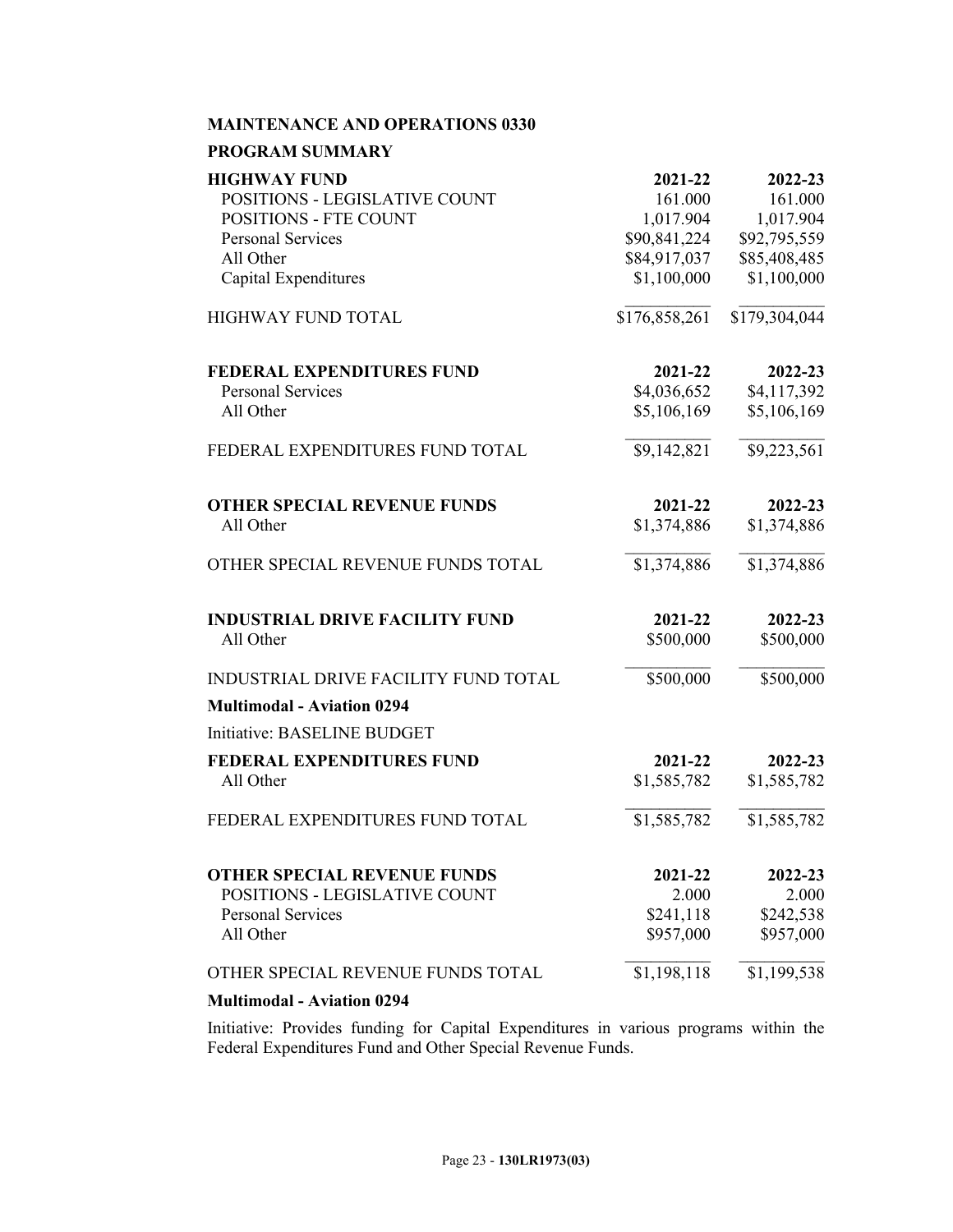| <b>FEDERAL EXPENDITURES FUND</b>                                                                                                                   | 2021-22     | 2022-23     |
|----------------------------------------------------------------------------------------------------------------------------------------------------|-------------|-------------|
| Capital Expenditures                                                                                                                               | \$300,000   | \$300,000   |
| FEDERAL EXPENDITURES FUND TOTAL                                                                                                                    | \$300,000   | \$300,000   |
| <b>MULTIMODAL - AVIATION 0294</b>                                                                                                                  |             |             |
| <b>PROGRAM SUMMARY</b>                                                                                                                             |             |             |
| <b>FEDERAL EXPENDITURES FUND</b>                                                                                                                   | 2021-22     | 2022-23     |
| All Other                                                                                                                                          | \$1,585,782 | \$1,585,782 |
| Capital Expenditures                                                                                                                               | \$300,000   | \$300,000   |
| FEDERAL EXPENDITURES FUND TOTAL                                                                                                                    | \$1,885,782 | \$1,885,782 |
| <b>OTHER SPECIAL REVENUE FUNDS</b>                                                                                                                 | 2021-22     | 2022-23     |
| POSITIONS - LEGISLATIVE COUNT                                                                                                                      | 2.000       | 2.000       |
| <b>Personal Services</b>                                                                                                                           | \$241,118   | \$242,538   |
| All Other                                                                                                                                          | \$957,000   | \$957,000   |
| OTHER SPECIAL REVENUE FUNDS TOTAL                                                                                                                  | \$1,198,118 | \$1,199,538 |
| Multimodal - Freight Rail 0350                                                                                                                     |             |             |
| Initiative: BASELINE BUDGET                                                                                                                        |             |             |
| <b>HIGHWAY FUND</b>                                                                                                                                | 2021-22     | 2022-23     |
| All Other                                                                                                                                          | \$603,599   | \$603,599   |
| <b>HIGHWAY FUND TOTAL</b>                                                                                                                          | \$603,599   | \$603,599   |
| <b>FEDERAL EXPENDITURES FUND</b>                                                                                                                   | 2021-22     | 2022-23     |
| All Other                                                                                                                                          | \$100,000   | \$100,000   |
| FEDERAL EXPENDITURES FUND TOTAL                                                                                                                    | \$100,000   | \$100,000   |
| <b>OTHER SPECIAL REVENUE FUNDS</b>                                                                                                                 | 2021-22     | 2022-23     |
| POSITIONS - LEGISLATIVE COUNT                                                                                                                      | 2.000       | 2.000       |
| Personal Services                                                                                                                                  | \$251,414   | \$256,961   |
| All Other                                                                                                                                          | \$1,467,904 | \$1,467,904 |
| OTHER SPECIAL REVENUE FUNDS TOTAL                                                                                                                  | \$1,719,318 | \$1,724,865 |
| <b>Multimodal - Freight Rail 0350</b>                                                                                                              |             |             |
| Initiative: Provides funding for Capital Expenditures in various programs within the<br>Federal Expenditures Fund and Other Special Revenue Funds. |             |             |
| FEDERAL EXPENDITURES FUND                                                                                                                          | 2021-22     | 2022-23     |

| EEDERAL EXPENDITURES FUND- | 2021-22      | 2022-23      |
|----------------------------|--------------|--------------|
| Capital Expenditures       | \$10,000,000 | \$10,000,000 |
|                            |              |              |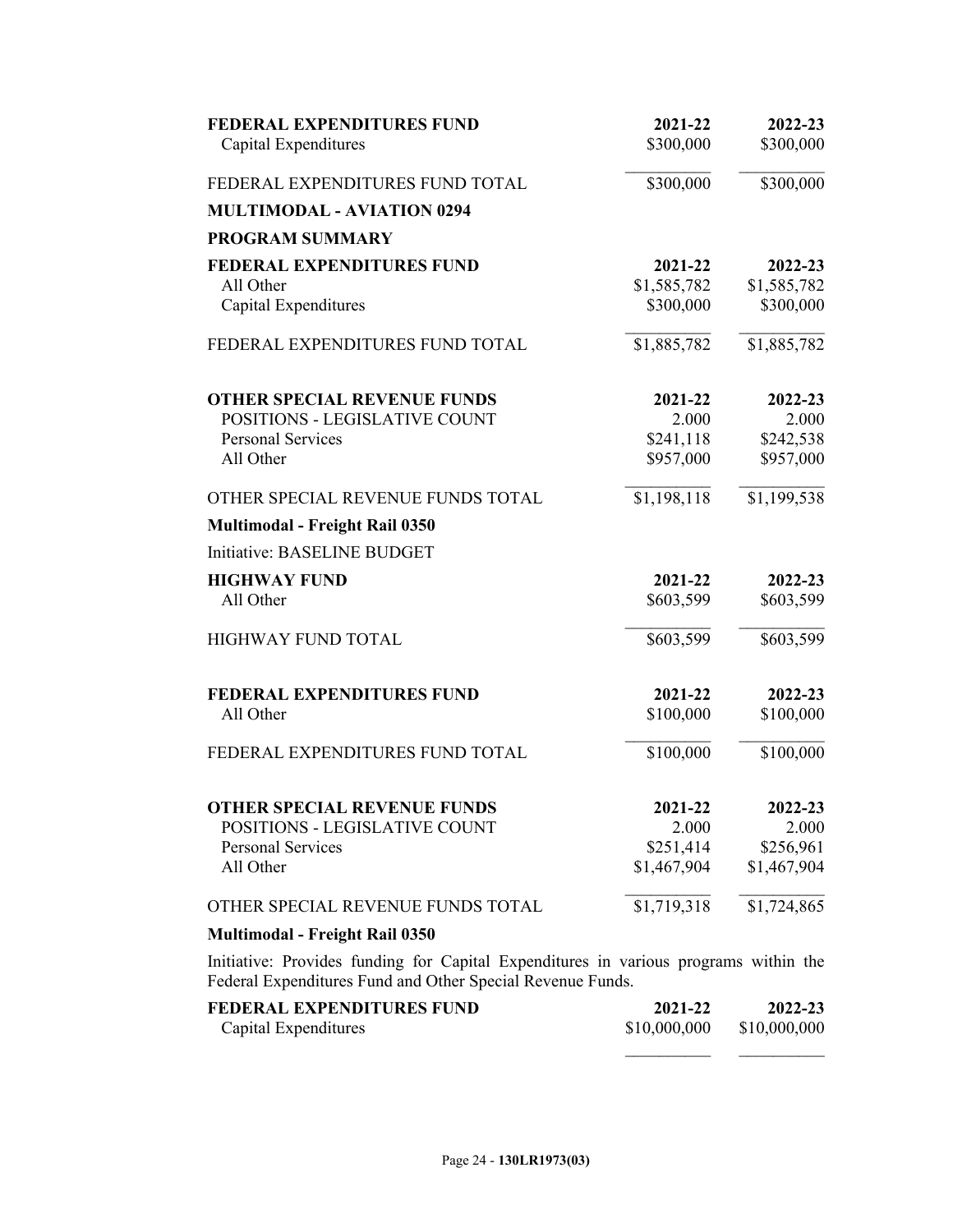| FEDERAL EXPENDITURES FUND TOTAL                                                                                                                | \$10,000,000         | \$10,000,000         |
|------------------------------------------------------------------------------------------------------------------------------------------------|----------------------|----------------------|
| <b>OTHER SPECIAL REVENUE FUNDS</b><br>Capital Expenditures                                                                                     | 2021-22<br>\$500,000 | 2022-23<br>\$500,000 |
| OTHER SPECIAL REVENUE FUNDS TOTAL                                                                                                              | \$500,000            | \$500,000            |
| <b>Multimodal - Freight Rail 0350</b>                                                                                                          |                      |                      |
| Initiative: Reduces funding by moving the funding of the rail crossing program from the<br>Highway Fund to the Multimodal Transportation Fund. |                      |                      |
| <b>HIGHWAY FUND</b>                                                                                                                            | 2021-22              | 2022-23              |
| All Other                                                                                                                                      | $(\$603,599)$        | $(\$603,599)$        |
| <b>HIGHWAY FUND TOTAL</b>                                                                                                                      | $(\$603,599)$        | $(\$603,599)$        |
| <b>Multimodal - Freight Rail 0350</b>                                                                                                          |                      |                      |
| Initiative: Transfers positions within funds and programs to more appropriately match the<br>account with the work being done.                 |                      |                      |
| <b>OTHER SPECIAL REVENUE FUNDS</b>                                                                                                             | 2021-22              | 2022-23              |
| <b>Personal Services</b>                                                                                                                       | $(\$52,721)$         | $(\$52,955)$         |
| OTHER SPECIAL REVENUE FUNDS TOTAL                                                                                                              | $(\$52,721)$         | $(\$52,955)$         |
| <b>MULTIMODAL - FREIGHT RAIL 0350</b>                                                                                                          |                      |                      |
| <b>PROGRAM SUMMARY</b>                                                                                                                         |                      |                      |
| <b>HIGHWAY FUND</b>                                                                                                                            | 2021-22              | 2022-23              |
| All Other                                                                                                                                      | \$0                  | \$0                  |
| <b>HIGHWAY FUND TOTAL</b>                                                                                                                      | \$0                  | \$0                  |
| <b>FEDERAL EXPENDITURES FUND</b>                                                                                                               | 2021-22              | 2022-23              |
| All Other                                                                                                                                      | \$100,000            | \$100,000            |
| Capital Expenditures                                                                                                                           | \$10,000,000         | \$10,000,000         |
| FEDERAL EXPENDITURES FUND TOTAL                                                                                                                | \$10,100,000         | \$10,100,000         |
| <b>OTHER SPECIAL REVENUE FUNDS</b>                                                                                                             | 2021-22              | 2022-23              |
| POSITIONS - LEGISLATIVE COUNT                                                                                                                  | 2.000                | 2.000                |
| <b>Personal Services</b>                                                                                                                       | \$198,693            | \$204,006            |
| All Other                                                                                                                                      | \$1,467,904          | \$1,467,904          |
| Capital Expenditures                                                                                                                           | \$500,000            | \$500,000            |
| OTHER SPECIAL REVENUE FUNDS TOTAL                                                                                                              | \$2,166,597          | \$2,171,910          |
| <b>Multimodal - Island Ferry Service Z016</b>                                                                                                  |                      |                      |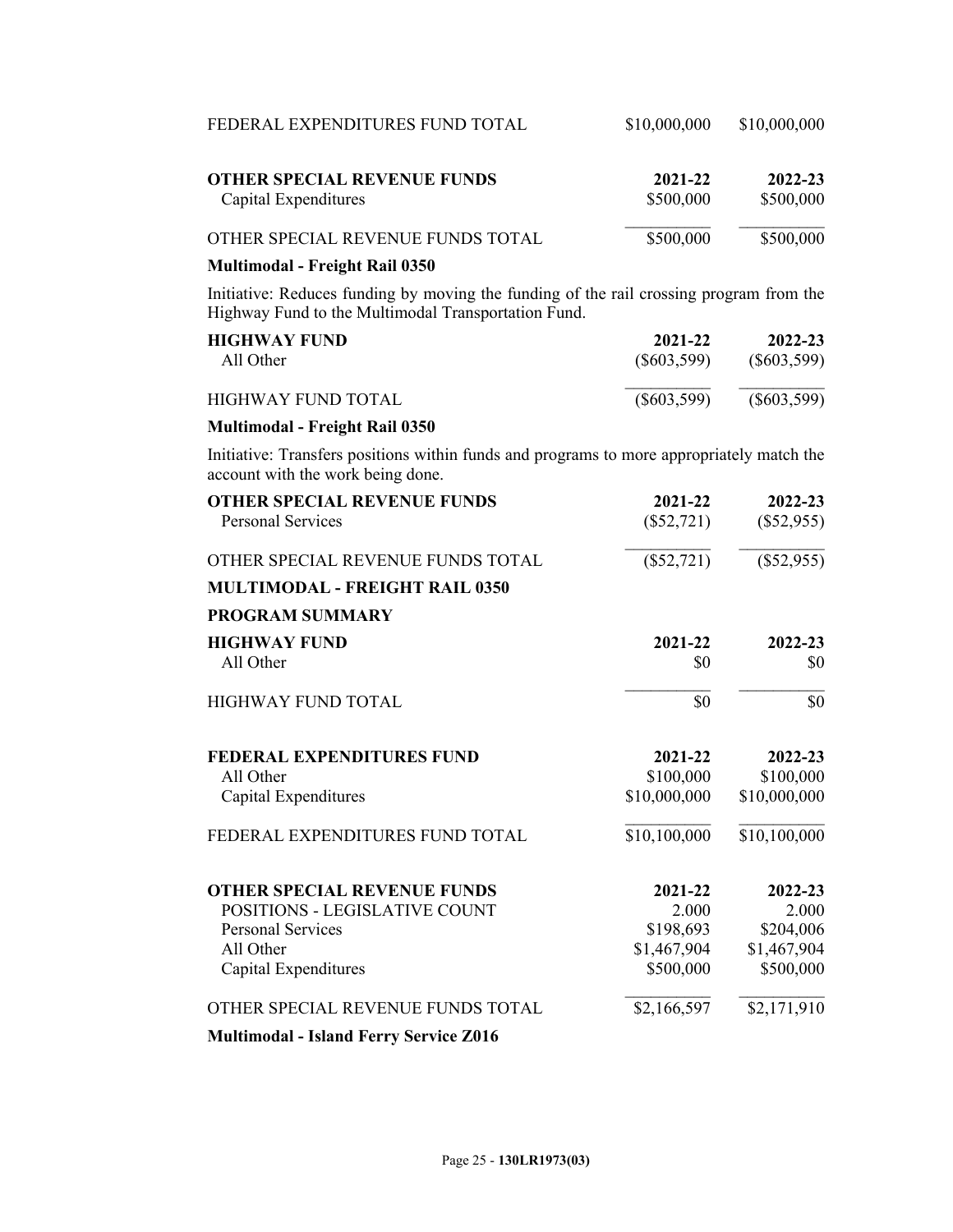| Initiative: BASELINE BUDGET             |              |              |
|-----------------------------------------|--------------|--------------|
| <b>HIGHWAY FUND</b>                     | 2021-22      | 2022-23      |
| All Other                               | \$6,091,588  | \$6,091,588  |
| HIGHWAY FUND TOTAL                      | \$6,091,588  | \$6,091,588  |
| <b>ISLAND FERRY SERVICES FUND</b>       | 2021-22      | 2022-23      |
| <b>POSITIONS - LEGISLATIVE COUNT</b>    | 82.000       | 82.000       |
| <b>POSITIONS - FTE COUNT</b>            | 9 793        | 9 7 9 3      |
| <b>Personal Services</b>                | \$7,824,603  | \$7,939,915  |
| All Other                               | \$4,335,139  | \$4,335,139  |
| <b>ISLAND FERRY SERVICES FUND TOTAL</b> | \$12,159,742 | \$12,275,054 |

## **Multimodal - Island Ferry Service Z016**

Initiative: Adjusts allocations for technology costs based on the rate schedules provided by the Department of Administrative and Financial Services, Office of Information Technology.

| <b>HIGHWAY FUND</b>                     | 2021-22   | 2022-23   |
|-----------------------------------------|-----------|-----------|
| All Other                               | \$67,666  | \$67,934  |
| <b>HIGHWAY FUND TOTAL</b>               | \$67,666  | \$67,934  |
| <b>ISLAND FERRY SERVICES FUND</b>       | 2021-22   | 2022-23   |
| All Other                               | \$135,332 | \$135,867 |
| <b>ISLAND FERRY SERVICES FUND TOTAL</b> | \$135,332 | \$135,867 |

## **Multimodal - Island Ferry Service Z016**

Initiative: Provides funding to adjust the state support to 50% of the operating cost of the Maine State Ferry Service in accordance with the Maine Revised Statutes, Title 23, section 4210-C.

| <b>HIGHWAY FUND</b><br>All Other                                           | 2021-22<br>\$11,717    | 2022-23<br>\$45,939    |
|----------------------------------------------------------------------------|------------------------|------------------------|
| <b>HIGHWAY FUND TOTAL</b><br><b>MULTIMODAL - ISLAND FERRY SERVICE Z016</b> | (\$11,717)             | \$45,939               |
| <b>PROGRAM SUMMARY</b>                                                     |                        |                        |
| <b>HIGHWAY FUND</b><br>All Other                                           | 2021-22<br>\$6,147,537 | 2022-23<br>\$6,205,461 |
| <b>HIGHWAY FUND TOTAL</b>                                                  | \$6,147,537            | \$6,205,461            |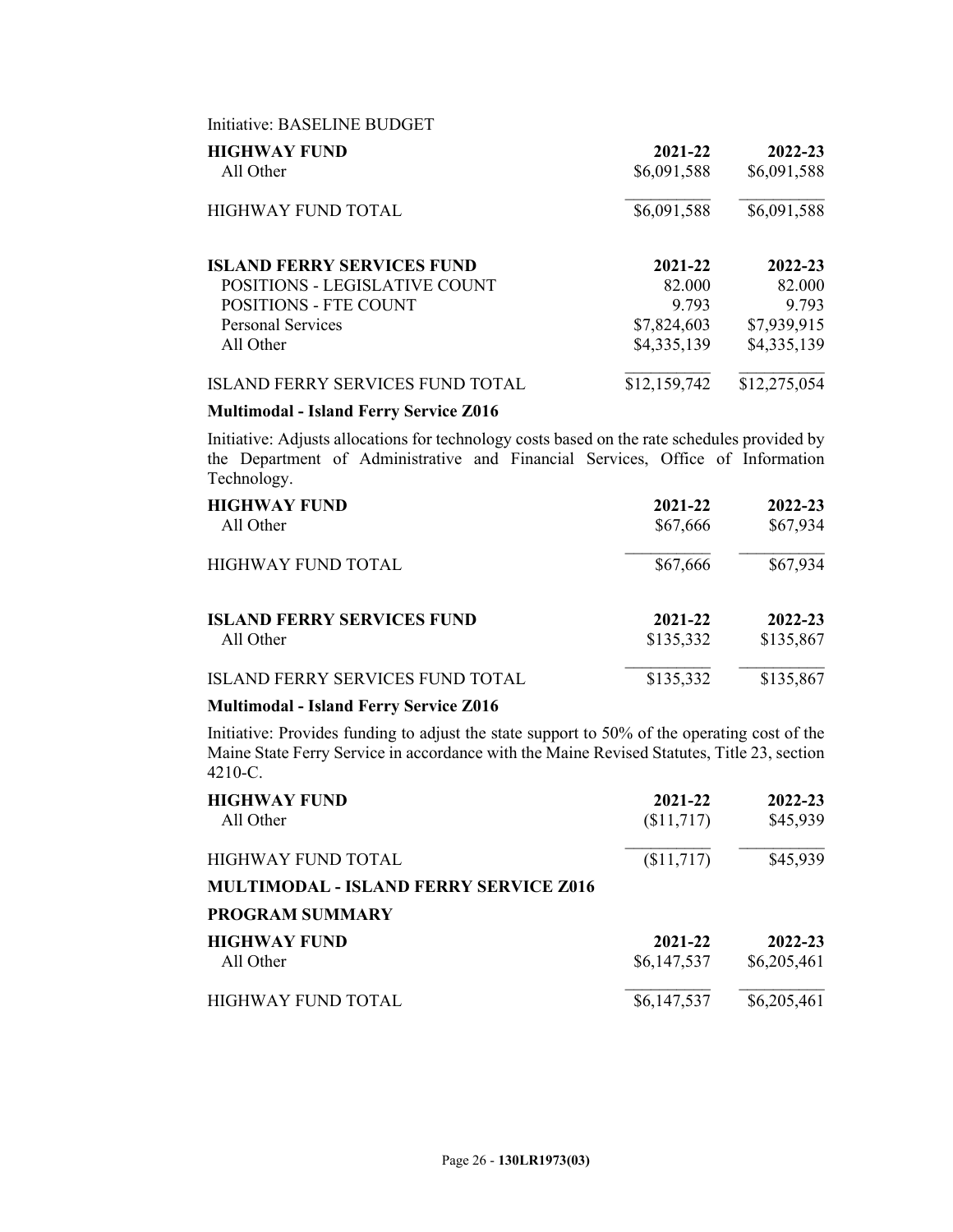| <b>ISLAND FERRY SERVICES FUND</b>                                                                                                                  | 2021-22                 | 2022-23      |
|----------------------------------------------------------------------------------------------------------------------------------------------------|-------------------------|--------------|
| POSITIONS - LEGISLATIVE COUNT                                                                                                                      | 82.000                  | 82.000       |
| <b>POSITIONS - FTE COUNT</b>                                                                                                                       | 9.793                   | 9.793        |
| <b>Personal Services</b>                                                                                                                           | \$7,824,603             | \$7,939,915  |
| All Other                                                                                                                                          | \$4,470,471             | \$4,471,006  |
| <b>ISLAND FERRY SERVICES FUND TOTAL</b>                                                                                                            | \$12,295,074            | \$12,410,921 |
| <b>Multimodal - Passenger Rail Z139</b>                                                                                                            |                         |              |
| Initiative: BASELINE BUDGET                                                                                                                        |                         |              |
| <b>OTHER SPECIAL REVENUE FUNDS</b>                                                                                                                 | 2021-22                 | 2022-23      |
| All Other                                                                                                                                          | \$2,000,000             | \$2,000,000  |
| OTHER SPECIAL REVENUE FUNDS TOTAL                                                                                                                  | \$2,000,000             | \$2,000,000  |
| <b>MULTIMODAL - PASSENGER RAIL Z139</b>                                                                                                            |                         |              |
| <b>PROGRAM SUMMARY</b>                                                                                                                             |                         |              |
| <b>OTHER SPECIAL REVENUE FUNDS</b>                                                                                                                 | 2021-22                 | 2022-23      |
| All Other                                                                                                                                          | \$2,000,000             | \$2,000,000  |
| OTHER SPECIAL REVENUE FUNDS TOTAL                                                                                                                  | $\overline{$2,000,000}$ | \$2,000,000  |
| <b>Multimodal - Ports and Marine 0323</b>                                                                                                          |                         |              |
| Initiative: BASELINE BUDGET                                                                                                                        |                         |              |
| <b>FEDERAL EXPENDITURES FUND</b>                                                                                                                   | 2021-22                 | 2022-23      |
| All Other                                                                                                                                          | \$150,000               | \$150,000    |
| FEDERAL EXPENDITURES FUND TOTAL                                                                                                                    | \$150,000               | \$150,000    |
| <b>OTHER SPECIAL REVENUE FUNDS</b>                                                                                                                 | 2021-22                 | 2022-23      |
| POSITIONS - LEGISLATIVE COUNT                                                                                                                      | 2.000                   | 2.000        |
| <b>Personal Services</b>                                                                                                                           | \$356,396               | \$364,203    |
| All Other                                                                                                                                          | \$59,500                | \$59,500     |
| OTHER SPECIAL REVENUE FUNDS TOTAL                                                                                                                  | \$415,896               | \$423,703    |
| <b>Multimodal - Ports and Marine 0323</b>                                                                                                          |                         |              |
| Initiative: Provides funding for Capital Expenditures in various programs within the<br>Federal Expenditures Fund and Other Special Revenue Funds. |                         |              |
| <b>FEDERAL EXPENDITURES FUND</b>                                                                                                                   | 2021-22                 | 2022-23      |
| Capital Expenditures                                                                                                                               | \$50,000                | \$50,000     |
| FEDERAL EXPENDITURES FUND TOTAL                                                                                                                    | \$50,000                | \$50,000     |
| <b>Multimodal - Ports and Marine 0323</b>                                                                                                          |                         |              |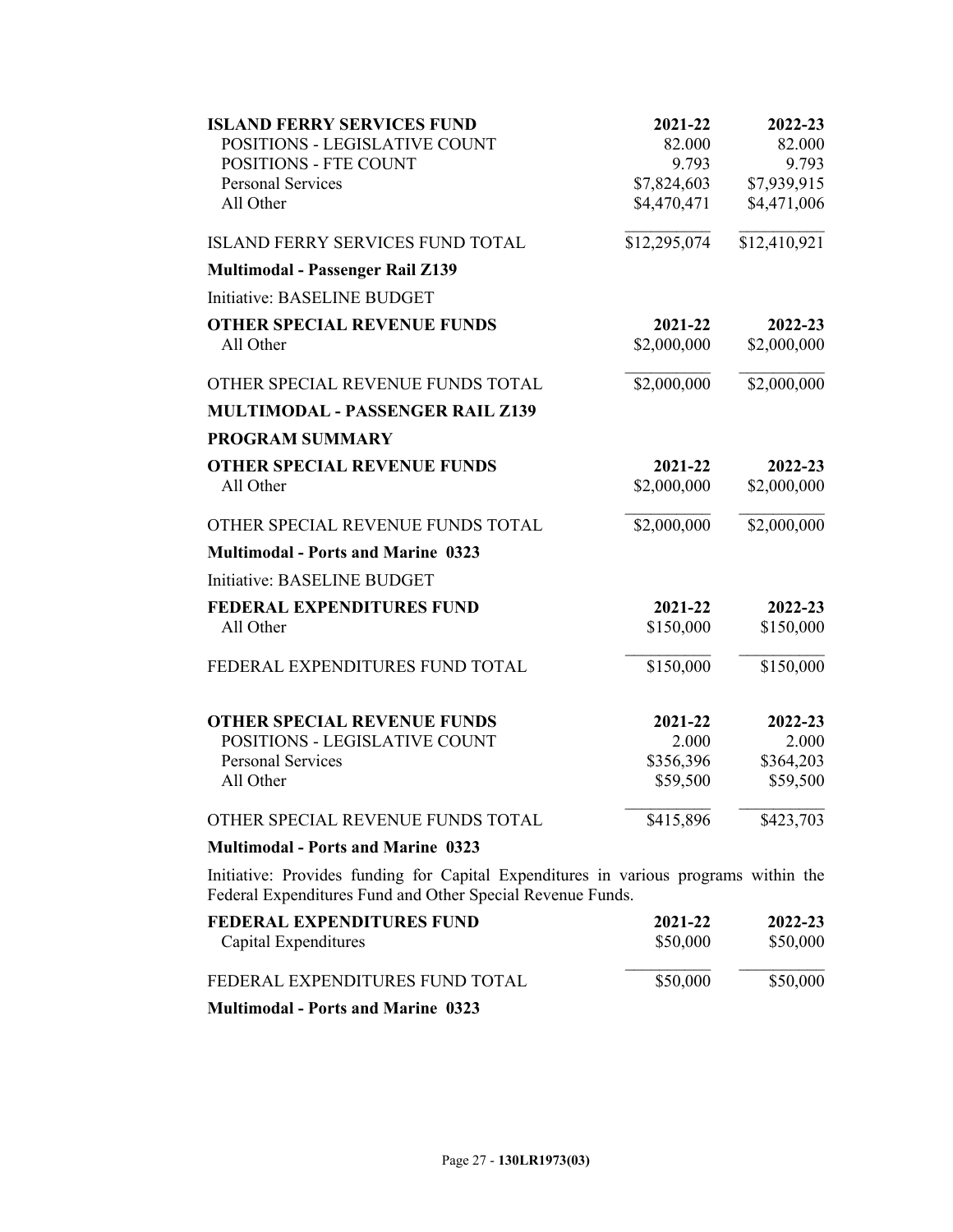| account with the work being done.                                                                                                                  |              |              |
|----------------------------------------------------------------------------------------------------------------------------------------------------|--------------|--------------|
| <b>OTHER SPECIAL REVENUE FUNDS</b>                                                                                                                 | 2021-22      | 2022-23      |
| <b>Personal Services</b>                                                                                                                           | $(\$78,597)$ | $(\$79,019)$ |
| OTHER SPECIAL REVENUE FUNDS TOTAL                                                                                                                  | $(\$78,597)$ | $(\$79,019)$ |
| <b>MULTIMODAL - PORTS AND MARINE 0323</b>                                                                                                          |              |              |
| <b>PROGRAM SUMMARY</b>                                                                                                                             |              |              |
| <b>FEDERAL EXPENDITURES FUND</b>                                                                                                                   | 2021-22      | 2022-23      |
| All Other                                                                                                                                          | \$150,000    | \$150,000    |
| Capital Expenditures                                                                                                                               | \$50,000     | \$50,000     |
| FEDERAL EXPENDITURES FUND TOTAL                                                                                                                    | \$200,000    | \$200,000    |
| <b>OTHER SPECIAL REVENUE FUNDS</b>                                                                                                                 | 2021-22      | 2022-23      |
| POSITIONS - LEGISLATIVE COUNT                                                                                                                      | 2.000        | 2.000        |
| <b>Personal Services</b>                                                                                                                           | \$277,799    | \$285,184    |
| All Other                                                                                                                                          | \$59,500     | \$59,500     |
| OTHER SPECIAL REVENUE FUNDS TOTAL                                                                                                                  | \$337,299    | \$344,684    |
| <b>Multimodal - Transit 0443</b>                                                                                                                   |              |              |
| Initiative: BASELINE BUDGET                                                                                                                        |              |              |
| <b>FEDERAL EXPENDITURES FUND</b>                                                                                                                   | 2021-22      | 2022-23      |
| POSITIONS - LEGISLATIVE COUNT                                                                                                                      | 4.000        | 4.000        |
| <b>Personal Services</b>                                                                                                                           | \$506,757    | \$516,685    |
| All Other                                                                                                                                          | \$8,130,612  | \$8,130,612  |
| FEDERAL EXPENDITURES FUND TOTAL                                                                                                                    | \$8,637,369  | \$8,647,297  |
| <b>OTHER SPECIAL REVENUE FUNDS</b>                                                                                                                 | 2021-22      | 2022-23      |
| POSITIONS - LEGISLATIVE COUNT                                                                                                                      | 1.000        | 1.000        |
| <b>Personal Services</b>                                                                                                                           | \$79,245     | \$79,587     |
| All Other                                                                                                                                          | \$1,395,665  | \$1,395,665  |
| OTHER SPECIAL REVENUE FUNDS TOTAL                                                                                                                  | \$1,474,910  | \$1,475,252  |
| <b>Multimodal - Transit 0443</b>                                                                                                                   |              |              |
| Initiative: Provides funding for Capital Expenditures in various programs within the<br>Federal Expenditures Fund and Other Special Revenue Funds. |              |              |
| <b>FEDERAL EXPENDITURES FUND</b>                                                                                                                   | 2021-22      | 2022-23      |
| Capital Expenditures                                                                                                                               | \$3,800,000  | \$3,800,000  |
| FEDERAL EXPENDITURES FUND TOTAL                                                                                                                    | \$3,800,000  | \$3,800,000  |

Initiative: Transfers positions within funds and programs to more appropriately match the account with the work being done.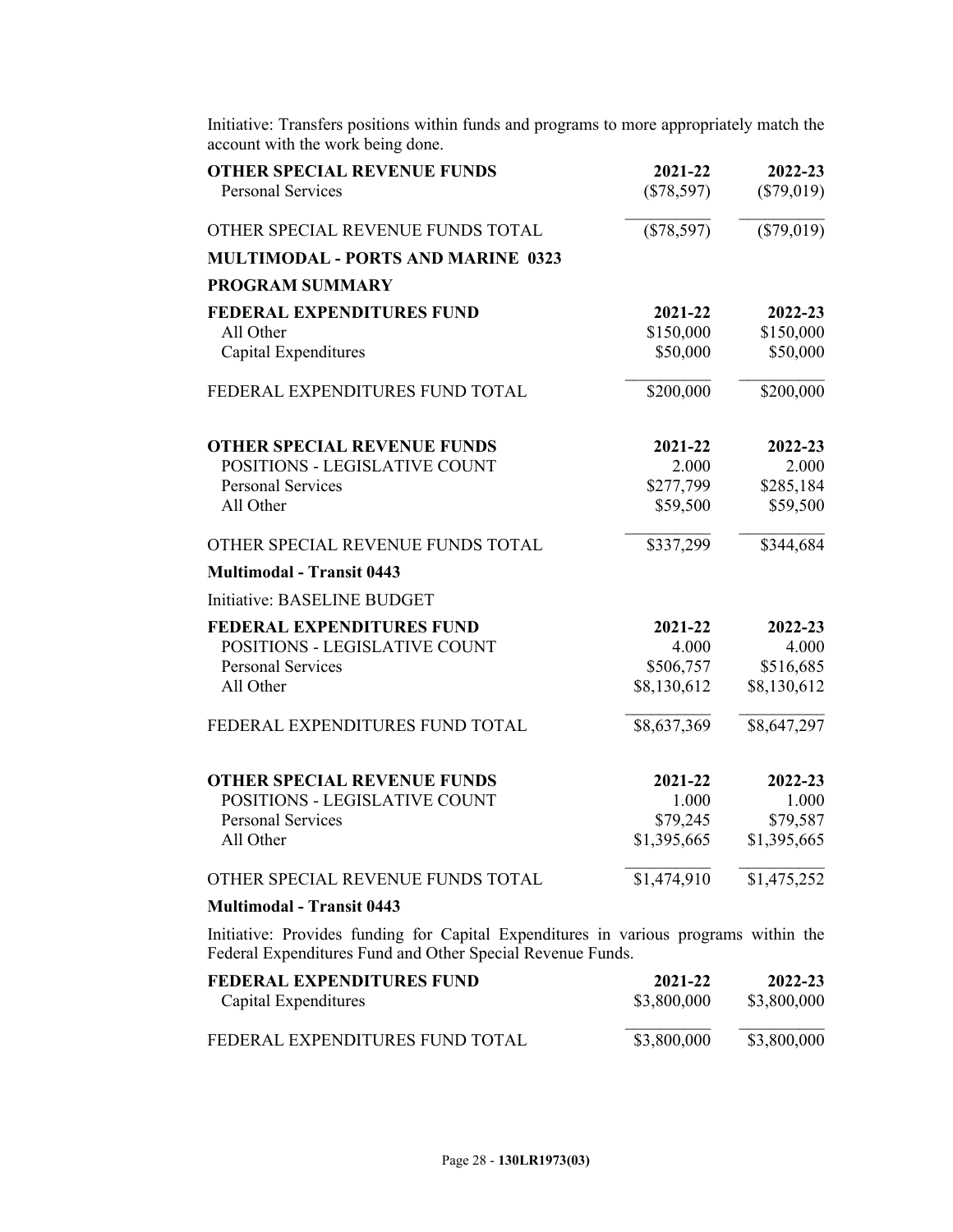## **Multimodal - Transit 0443**

Initiative: Provides allocation for flexible federal highway funds contained in the federal Coronavirus Response and Relief Supplemental Appropriations Act of 2021.

| FEDERAL EXPENDITURES FUND<br>All Other                                                                                             | 2021-22<br>\$18,000,000                                      | 2022-23<br>\$4,904,653                                       |
|------------------------------------------------------------------------------------------------------------------------------------|--------------------------------------------------------------|--------------------------------------------------------------|
| FEDERAL EXPENDITURES FUND TOTAL                                                                                                    | \$18,000,000                                                 | \$4,904,653                                                  |
| <b>MULTIMODAL - TRANSIT 0443</b>                                                                                                   |                                                              |                                                              |
| <b>PROGRAM SUMMARY</b>                                                                                                             |                                                              |                                                              |
| <b>FEDERAL EXPENDITURES FUND</b><br>POSITIONS - LEGISLATIVE COUNT<br><b>Personal Services</b><br>All Other<br>Capital Expenditures | 2021-22<br>4.000<br>\$506,757<br>\$26,130,612<br>\$3,800,000 | 2022-23<br>4.000<br>\$516,685<br>\$13,035,265<br>\$3,800,000 |
| FEDERAL EXPENDITURES FUND TOTAL                                                                                                    | \$30,437,369                                                 | \$17,351,950                                                 |
| <b>OTHER SPECIAL REVENUE FUNDS</b><br>POSITIONS - LEGISLATIVE COUNT<br><b>Personal Services</b><br>All Other                       | 2021-22<br>1.000<br>\$79,245<br>\$1,395,665                  | 2022-23<br>1.000<br>\$79,587<br>\$1,395,665                  |
| OTHER SPECIAL REVENUE FUNDS TOTAL                                                                                                  | \$1,474,910                                                  | \$1,475,252                                                  |
| <b>Multimodal Transportation Fund Z017</b>                                                                                         |                                                              |                                                              |
| Initiative: BASELINE BUDGET                                                                                                        |                                                              |                                                              |
| <b>FEDERAL EXPENDITURES FUND</b><br>All Other                                                                                      | 2021-22<br>\$1,209,519                                       | 2022-23<br>\$1,209,519                                       |
| FEDERAL EXPENDITURES FUND TOTAL                                                                                                    | \$1,209,519                                                  | \$1,209,519                                                  |
| <b>OTHER SPECIAL REVENUE FUNDS</b><br>All Other                                                                                    | 2021-22<br>\$3,074,079                                       | 2022-23<br>\$3,074,079                                       |
| OTHER SPECIAL REVENUE FUNDS TOTAL                                                                                                  | \$3,074,079                                                  | \$3,074,079                                                  |
| <b>Multimodal Transportation Fund Z017</b>                                                                                         |                                                              |                                                              |

Initiative: Provides funding for Capital Expenditures in various programs within the Federal Expenditures Fund and Other Special Revenue Funds.

| OTHER SPECIAL REVENUE FUNDS       | 2021-22         | 2022-23       |
|-----------------------------------|-----------------|---------------|
| All Other                         | $(\$1,603,599)$ | (\$1,603,599) |
| Capital Expenditures              | \$1,000,000     | \$1,000,000   |
| OTHER SPECIAL REVENUE FUNDS TOTAL | $(\$603,599)$   | $(\$603,599)$ |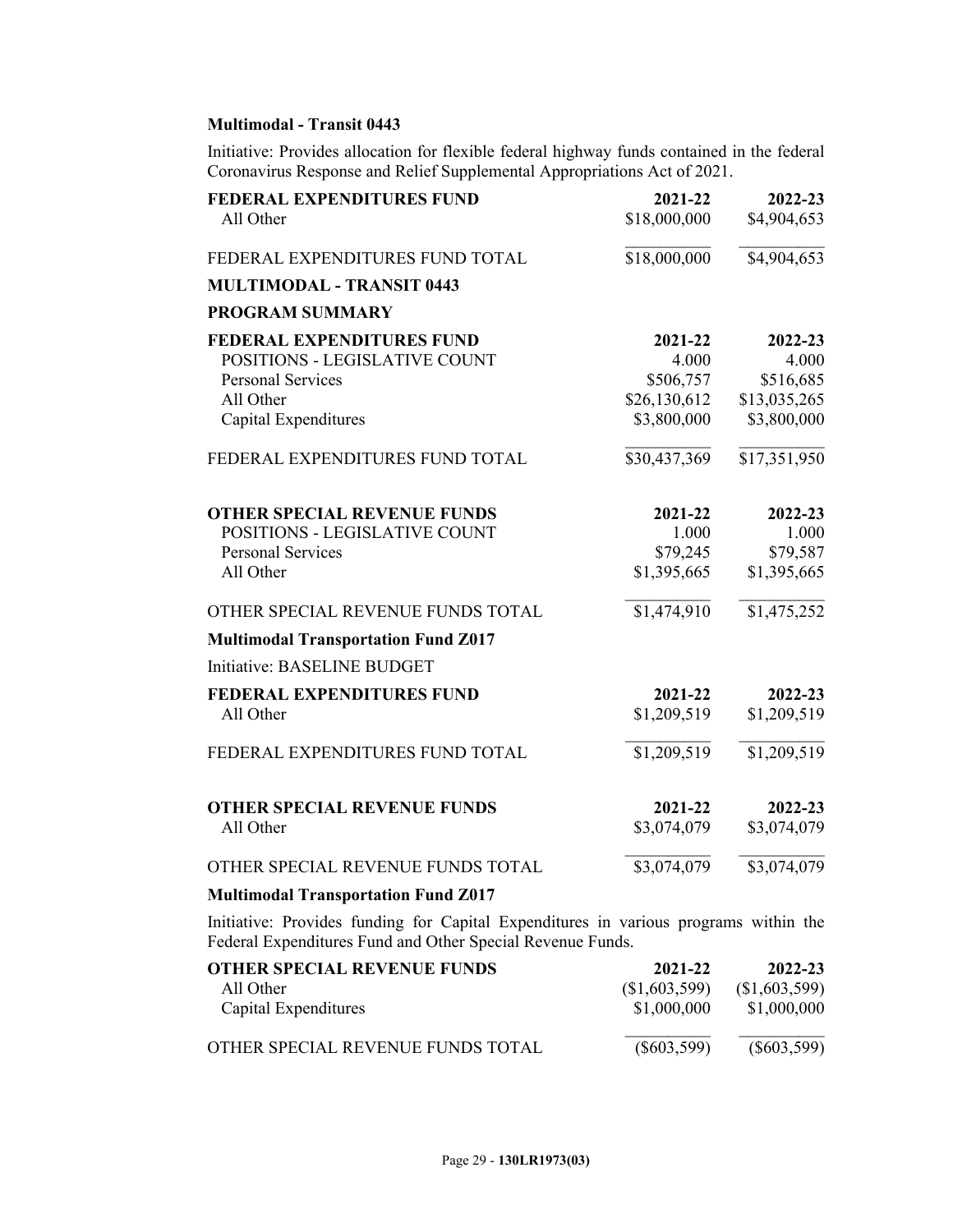## **Multimodal Transportation Fund Z017**

Initiative: Provides funding for engineering services performed by department staff for projects financed through General Fund general obligation bond funds and adjusts All Other costs to the anticipated revenue and expenditure level for the biennium.

| <b>OTHER SPECIAL REVENUE FUNDS</b>         | 2021-22   | 2022-23   |
|--------------------------------------------|-----------|-----------|
| <b>Personal Services</b>                   | \$600,000 | \$600,000 |
| OTHER SPECIAL REVENUE FUNDS TOTAL          | \$600,000 | \$600,000 |
| <b>Multimodal Transportation Fund Z017</b> |           |           |

Initiative: Reduces funding by moving the funding of the rail crossing program from the Highway Fund to the Multimodal Transportation Fund.

| <b>OTHER SPECIAL REVENUE FUNDS</b><br>All Other                                                                                | 2021-22<br>\$603,599 | 2022-23<br>\$603,599 |
|--------------------------------------------------------------------------------------------------------------------------------|----------------------|----------------------|
|                                                                                                                                |                      |                      |
| OTHER SPECIAL REVENUE FUNDS TOTAL                                                                                              | \$603,599            | \$603,599            |
| <b>Multimodal Transportation Fund Z017</b>                                                                                     |                      |                      |
| Initiative: Transfers positions within funds and programs to more appropriately match the<br>account with the work being done. |                      |                      |
| <b>OTHER SPECIAL REVENUE FUNDS</b>                                                                                             | 2021-22              | 2022-23              |
| POSITIONS - LEGISLATIVE COUNT                                                                                                  | 2.000                | 2.000                |
| Personal Services                                                                                                              | \$263,266            | \$264,730            |

# OTHER SPECIAL REVENUE FUNDS TOTAL \$263,266 \$264,730 **MULTIMODAL TRANSPORTATION FUND Z017 PROGRAM SUMMARY**

| <b>FEDERAL EXPENDITURES FUND</b>   | 2021-22     | 2022-23     |
|------------------------------------|-------------|-------------|
| All Other                          | \$1,209,519 | \$1,209,519 |
| FEDERAL EXPENDITURES FUND TOTAL    | \$1,209,519 | \$1,209,519 |
| <b>OTHER SPECIAL REVENUE FUNDS</b> | 2021-22     | 2022-23     |
| POSITIONS - LEGISLATIVE COUNT      | 2.000       | 2.000       |
| <b>Personal Services</b>           | \$863,266   | \$864,730   |
| All Other                          | \$2,074,079 | \$2,074,079 |
| Capital Expenditures               | \$1,000,000 | \$1,000,000 |
| OTHER SPECIAL REVENUE FUNDS TOTAL  | \$3,937,345 | \$3,938,809 |
| Receivables 0344                   |             |             |
| Initiative: BASELINE BUDGET        |             |             |
| <b>OTHER SPECIAL REVENUE FUNDS</b> | 2021-22     | 2022-23     |
| <b>Personal Services</b>           | \$100,000   | \$100,000   |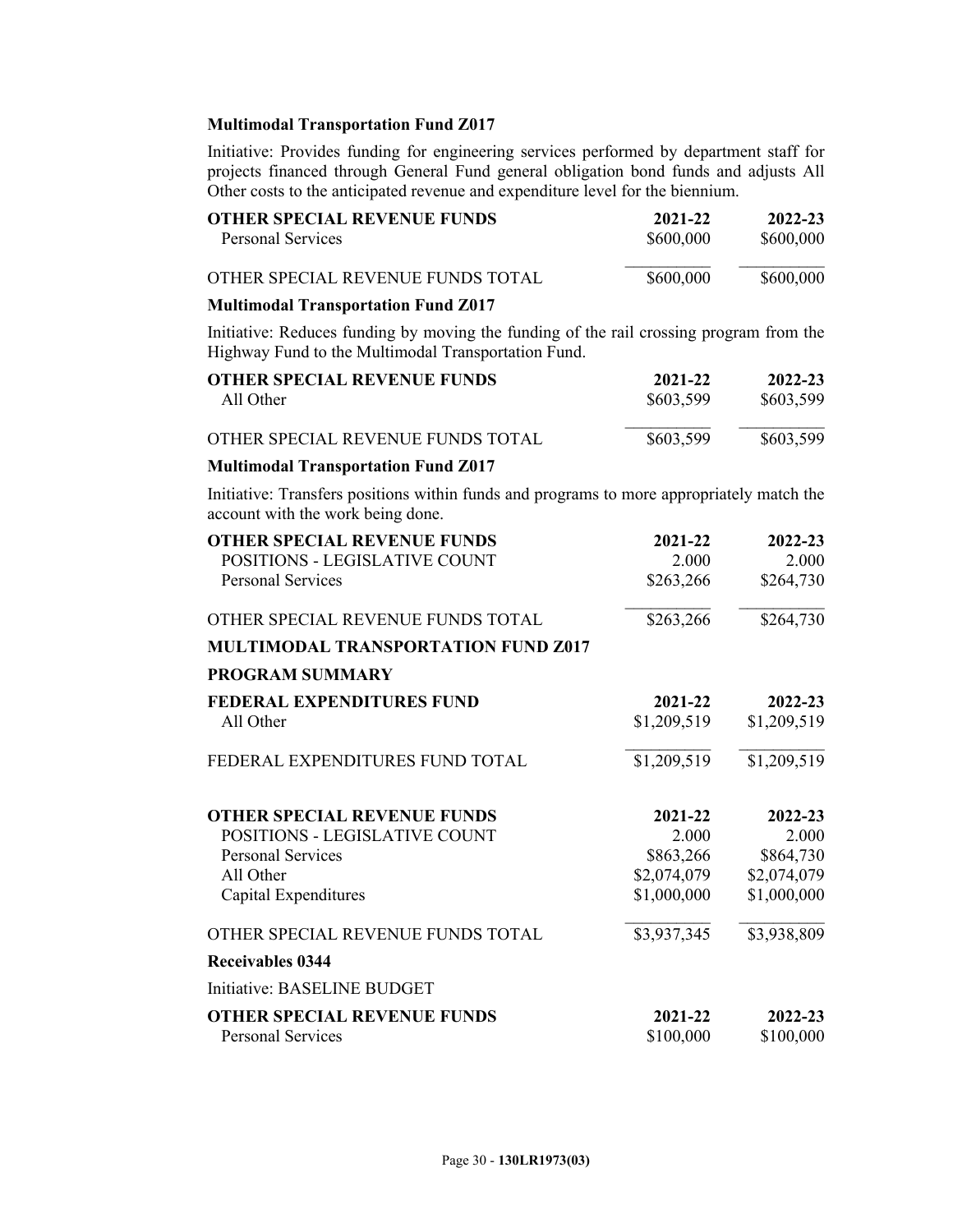| All Other                                                                                                              | \$912,121   | \$912,121   |
|------------------------------------------------------------------------------------------------------------------------|-------------|-------------|
| OTHER SPECIAL REVENUE FUNDS TOTAL<br><b>RECEIVABLES 0344</b>                                                           | \$1,012,121 | \$1,012,121 |
| <b>PROGRAM SUMMARY</b>                                                                                                 |             |             |
| <b>OTHER SPECIAL REVENUE FUNDS</b>                                                                                     | 2021-22     | 2022-23     |
| <b>Personal Services</b>                                                                                               | \$100,000   | \$100,000   |
| All Other                                                                                                              | \$912,121   | \$912,121   |
| OTHER SPECIAL REVENUE FUNDS TOTAL                                                                                      | \$1,012,121 | \$1,012,121 |
| <b>State Infrastructure Bank 0870</b>                                                                                  |             |             |
| Initiative: BASELINE BUDGET                                                                                            |             |             |
| <b>OTHER SPECIAL REVENUE FUNDS</b>                                                                                     | 2021-22     | 2022-23     |
| All Other                                                                                                              | \$150,000   | \$150,000   |
| OTHER SPECIAL REVENUE FUNDS TOTAL                                                                                      | \$150,000   | \$150,000   |
| <b>STATE INFRASTRUCTURE BANK 0870</b>                                                                                  |             |             |
| <b>PROGRAM SUMMARY</b>                                                                                                 |             |             |
| <b>OTHER SPECIAL REVENUE FUNDS</b>                                                                                     | 2021-22     | 2022-23     |
| All Other                                                                                                              | \$150,000   | \$150,000   |
| OTHER SPECIAL REVENUE FUNDS TOTAL                                                                                      | \$150,000   | \$150,000   |
| <b>Supplemental Transportation Fund Z281</b>                                                                           |             |             |
| Initiative: BASELINE BUDGET                                                                                            |             |             |
| <b>OTHER SPECIAL REVENUE FUNDS</b>                                                                                     | 2021-22     | 2022-23     |
| All Other                                                                                                              | \$500       | \$500       |
| OTHER SPECIAL REVENUE FUNDS TOTAL                                                                                      | \$500       | \$500       |
| <b>Supplemental Transportation Fund Z281</b>                                                                           |             |             |
| Initiative: Provides authority to spend the revenue received for safety-related research,<br>initiatives and projects. |             |             |
| <b>OTHER SPECIAL REVENUE FUNDS</b>                                                                                     | 2021-22     | 2022-23     |
| All Other                                                                                                              | \$100,000   | \$100,000   |
| OTHER SPECIAL REVENUE FUNDS TOTAL                                                                                      | \$100,000   | \$100,000   |
| SUPPLEMENTAL TRANSPORTATION FUND Z281                                                                                  |             |             |
| <b>PROGRAM SUMMARY</b>                                                                                                 |             |             |
| <b>OTHER SPECIAL REVENUE FUNDS</b>                                                                                     | 2021-22     | 2022-23     |
| All Other                                                                                                              | \$100,500   | \$100,500   |

 $\mathcal{L}_\text{max}$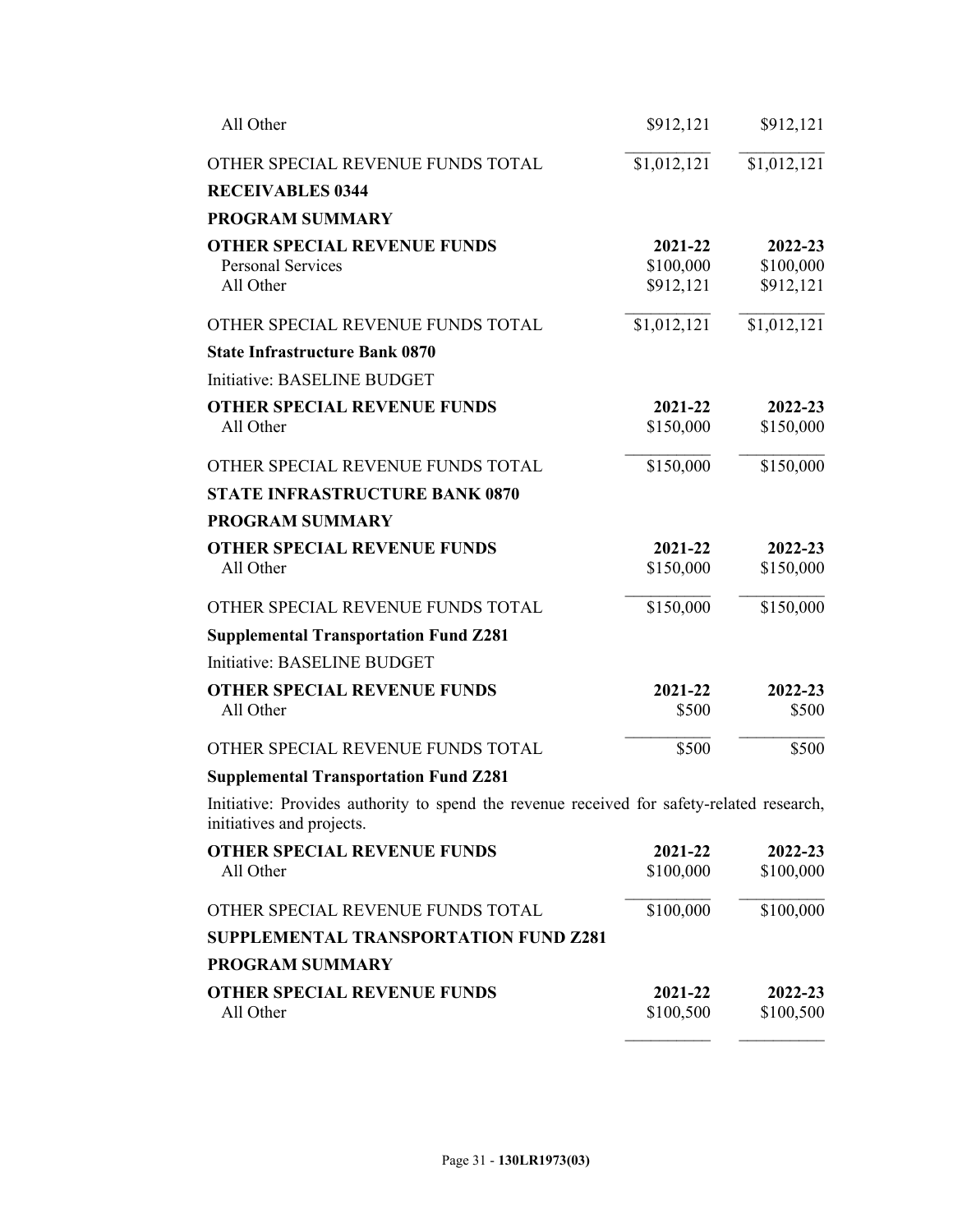| <b>PART B</b>                                      |                        |                        |
|----------------------------------------------------|------------------------|------------------------|
| <b>DEPARTMENT TOTAL - ALL FUNDS</b>                | \$787,280,000          | \$745,954,650          |
| <b>ISLAND FERRY SERVICES FUND</b>                  | \$12,295,074           | \$12,410,921           |
| <b>INDUSTRIAL DRIVE FACILITY FUND</b>              | \$500,000              | \$500,000              |
| <b>FLEET SERVICES FUND - DOT</b>                   | \$30,879,792           | \$31,168,600           |
| <b>TRANSPORTATION FACILITIES FUND</b>              | \$2,200,000            | \$2,200,000            |
| <b>OTHER SPECIAL REVENUE FUNDS</b>                 | \$95,600,808           | \$95,658,652           |
| <b>FEDERAL EXPENDITURES FUND</b>                   | \$383,904,846          | \$346,318,669          |
| <b>HIGHWAY FUND</b>                                | \$261,899,480          | \$257,697,808          |
| <b>DEPARTMENT TOTALS</b>                           | 2021-22                | 2022-23                |
| <b>TRANSPORTATION, DEPARTMENT OF</b>               |                        |                        |
| <b>TRANSPORTATION FACILITIES FUND TOTAL</b>        | \$2,200,000            | \$2,200,000            |
| All Other                                          | \$2,200,000            | \$2,200,000            |
| <b>TRANSPORTATION FACILITIES FUND</b>              | 2021-22                | 2022-23                |
| <b>PROGRAM SUMMARY</b>                             |                        |                        |
| <b>TRANSPORTATION FACILITIES Z010</b>              |                        |                        |
| <b>TRANSPORTATION FACILITIES FUND TOTAL</b>        | \$2,200,000            | \$2,200,000            |
| <b>TRANSPORTATION FACILITIES FUND</b><br>All Other | 2021-22<br>\$2,200,000 | 2022-23<br>\$2,200,000 |
| Initiative: BASELINE BUDGET                        |                        |                        |
| <b>Transportation Facilities Z010</b>              |                        |                        |
| OTHER SPECIAL REVENUE FUNDS TOTAL                  | \$100,500              | \$100,500              |
|                                                    |                        |                        |

**Sec. B-1. Appropriations and allocations.** The following appropriations and allocations are made.

## **TRANSPORTATION, DEPARTMENT OF**

**Multimodal - Island Ferry Service Z016**

Initiative: RECLASSIFICATIONS

| <b>ISLAND FERRY SERVICES FUND</b>       | 2021-22    | 2022-23      |
|-----------------------------------------|------------|--------------|
| <b>Personal Services</b>                | \$41,694   | \$21,588     |
| All Other                               | (\$41,694) | $(\$21,588)$ |
| <b>ISLAND FERRY SERVICES FUND TOTAL</b> | \$0        | \$0          |
| -----                                   |            |              |

## **PART C**

**Sec. C-1. Attrition savings.** Notwithstanding any provision of law to the contrary, the attrition rate for the 2022-2023 biennium only is increased from 1.6% to 5% for judicial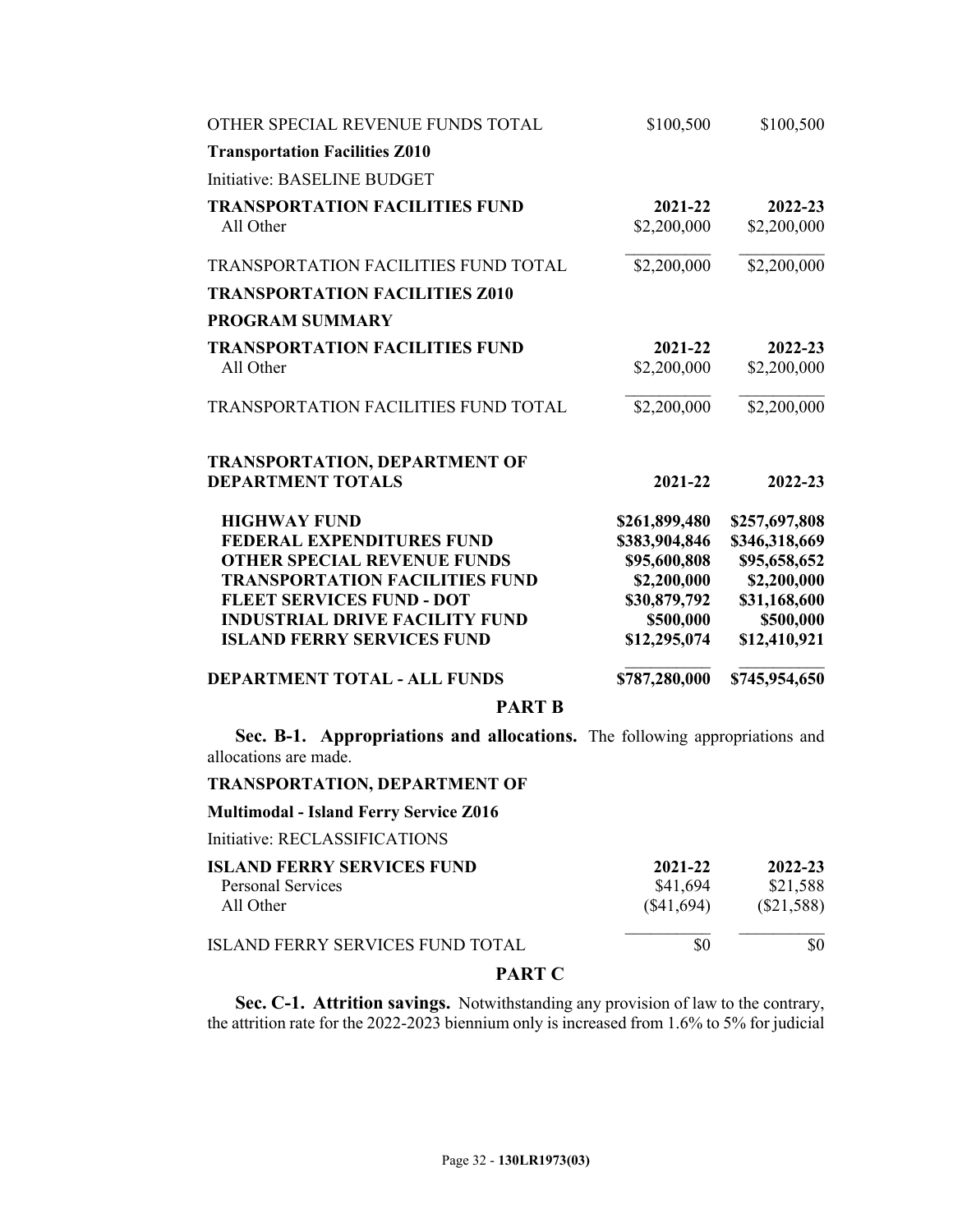branch and executive branch departments and agencies. The attrition rate for subsequent biennia is 1.6%.

**Sec. C-2. Calculation and transfer.** Notwithstanding any provision of law to the contrary, the State Budget Officer shall calculate the amount of savings in this Part that applies against each Highway Fund account for all departments and agencies from savings associated with attrition in fiscal year 2021-22 and fiscal year 2022-23 and shall transfer the amounts by financial order upon the approval of the Governor. These transfers are considered adjustments to appropriations in fiscal year 2021-22 and fiscal year 2022-23. The State Budget Officer shall provide a report of the transferred amounts to the Joint Standing Committee on Appropriations and Financial Affairs no later than October 1, 2021.

**Sec. C-3. Appropriations and allocations.** The following appropriations and allocations are made.

## **ADMINISTRATIVE AND FINANCIAL SERVICES, DEPARTMENT OF**

## **Executive Branch Departments and Independent Agencies - Statewide 0017**

Initiative: Reduces funding to reflect projected savings from an increase in the attrition rate from 1.6% to 5% for fiscal years 2021-22 and 2022-23.

| HIGHWAY FUND-       | 2021-22        | 2022-23       |
|---------------------|----------------|---------------|
| Personal Services   | (S4, 812, 492) | (S4,888,550)  |
| HIGHWAY FUND TOTAL. | (\$4,812,492)  | (\$4,888,550) |

## **PART D**

**Sec. D-1. 30-A MRSA §6006-G, sub-§4, ¶A,** as amended by PL 2009, c. 411, §2 and c. 413, Pt. X, §1, is further amended to read:

A. To make grants and loans to the Department of Transportation and municipalities under this section, except that such grants may be used only for capital projects that have an anticipated useful life of at least  $\frac{10}{9}$  years and such bonds may be used only for capital projects that have an anticipated useful life of at least as long as the bond term;

## **PART E**

**Sec. E-1. Programmed GARVEE bonding level for 2022-2023 biennium.** Notwithstanding any provision of law to the contrary and pursuant to the Maine Revised Statutes, Title 23, chapter 19, subchapter 3-A, the Maine Municipal Bond Bank may issue from time to time up to \$50,000,000 of GARVEE bonds for highway and bridge needs statewide to be repaid solely from annual federal transportation appropriations for funding for qualified transportation projects.

### **PART F**

**Sec. F-1. Transfer of funds; Highway Fund; TransCap Trust Fund.** Notwithstanding any provision of law to the contrary, the State Controller shall transfer \$6,752,206 in fiscal year 2021-22 and \$6,831,841 in fiscal year 2022-23 from the Highway Fund unallocated surplus to the TransCap Trust Fund.

## **PART G**